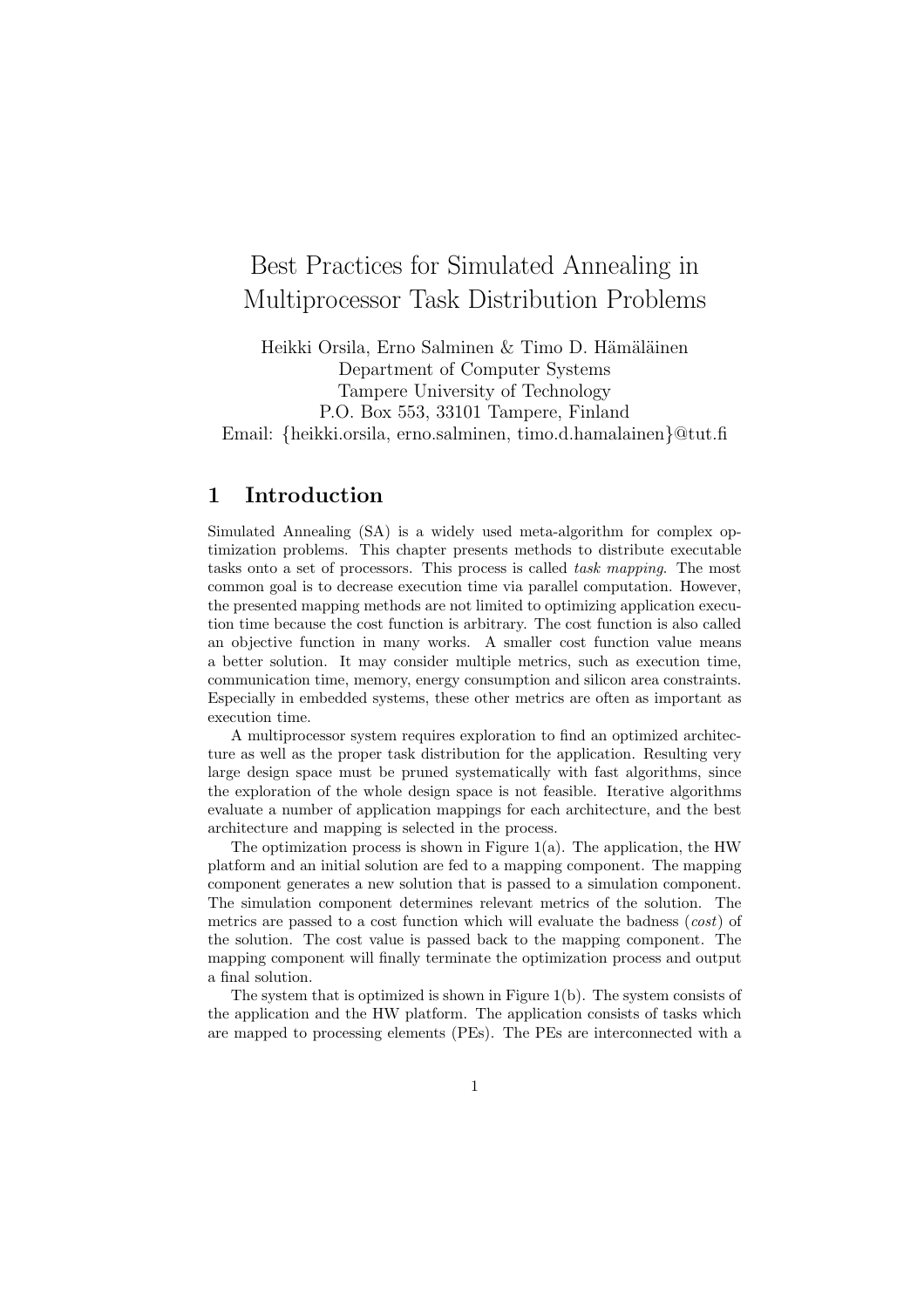

(a) Optimization process. Boxes indicate data. Ellipses indicate operations. This chapter focuses on the mapping part.

(b) The system that is optimized. The system consists of the application and the HW platform. PE is a processing element.

Figure 1: Diagram of the optimization process and the system that is optimized

communication network.

The chapter has two focuses:

- optimize the cost function and
- minimize the time needed for simulated annealing.

First, the task distribution problem is an NP problem which implies that a heuristic algorithm is needed. The focus is on reaching as good as possible mapping. Unfortunately the true optimum value is unknown for most applications, and therefore the relative goodness of the solution to the true optimum is unknown. Experiments rely on convergence rates and extensive simulations to reduce this uncertainty. This chapter focuses on single-objective rather than multi-objective optimization.

Second, the focus is minimizing the optimization time. A valid solution must be found in a reasonable time which depends on the application and the target multiprocessor platform.

This chapter is structured as follows. We first introduce the problem of mapping a set of tasks onto a multiprocessor system. Then, we present a generic SA algorithm and give detailed analysis how the major functions may be implemented. That is followed by an overview of reported case studies, including our own. Last we discuss the findings and present the most important open research problems.

# 2 Task Mapping Problem

The application in Figure 1(b) is divided into tasks. Tasks are defined as smallest components in the application that can be relocated to any or some PEs in the HW platform. A mapping algorithm will find a location for each task on some PE. The application model is irrelevant for the general mapping problem as long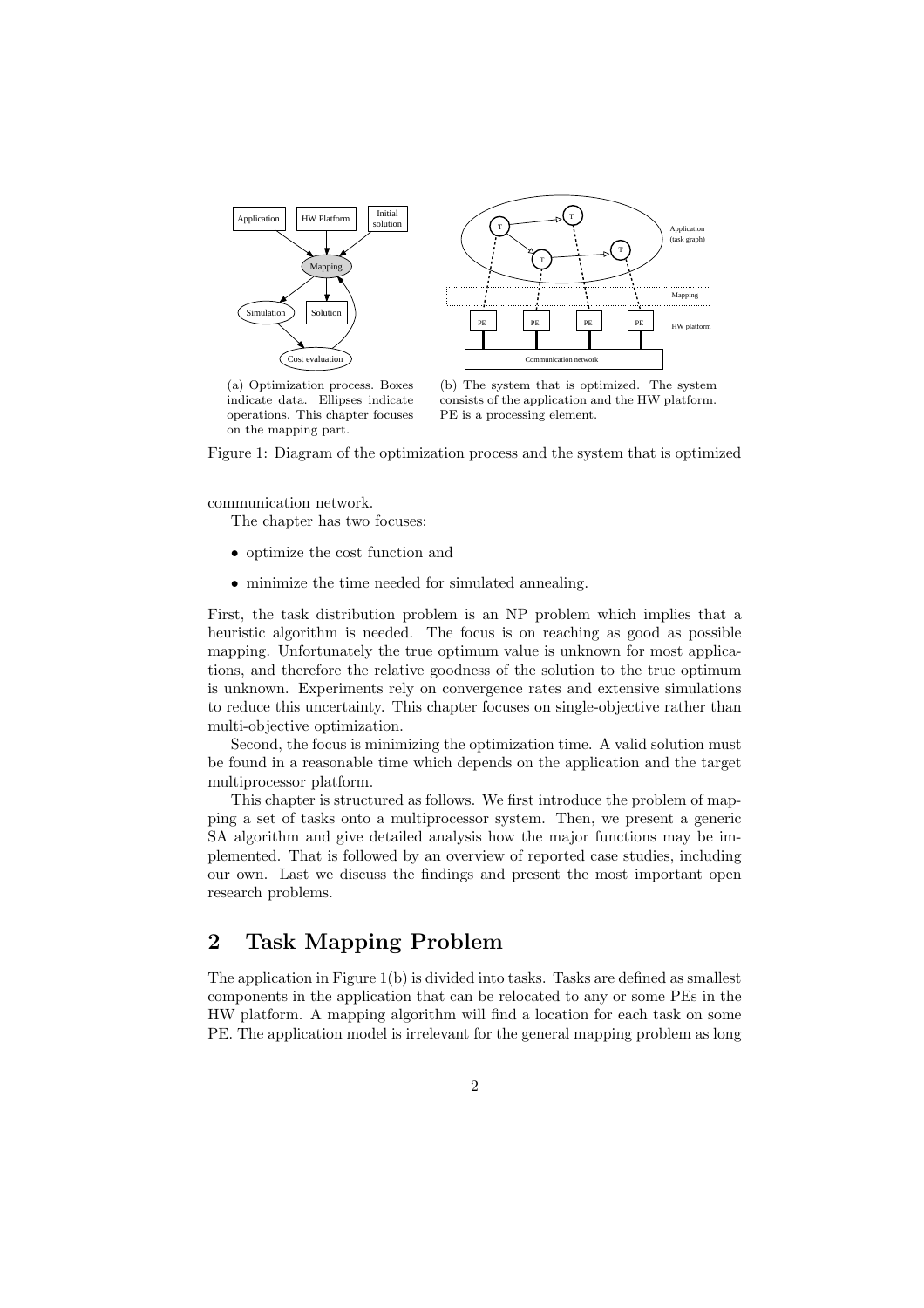as the application model has mappable tasks. Mapping can be done on run-time or design-time. There are several types of application models that are used in literature: directed acyclic task graphs (Kwok, 1999), Kahn Process Networks (Wikipedia, 2008b) and others.

The mapping affects several properties of the system. Affected hardware properties are processor utilization, communication network utilization and power. Affected software and/or hardware properties are execution time, memory usage, and application and hardware context switches.

### 2.1 Application Model

Tasks can be dependent on each other. Task A depends on task B if task A needs data or control from task B. Otherwise tasks are independent. There are application models with dependent and independent tasks. Models with independent tasks are easier to map because there is zero communication between tasks. This enables the problem to be solved in separate sub-problems. However, independent tasks may affect each other if they compete for shared resources, such as a PE or a communication network. Scheduling properties of the application model may complicate evaluating a mapping algorithm.

# 2.2 Hardware Platform Model

The HW platform in Figure 1(b) can be heterogeneous which means that it executes different tasks with different characteristics. These characteristics include speed and power, for example. This does not complicate the mapping problem, but affects the simulation part in Figure  $1(a)$ . The mapping problem is the same regardless of the simulation accuracy, but the mapping solution is affected. This enables both fast and slow simulation models to be used with varying accuracy. Inaccurate models are usually based on estimation techniques. Accurate models are based on hardware simulation or native execution of the system that is being optimized. Accurate models are usually much slower than inaccurate models and they may not be available at the early phase of the system design.

Depending on the application model, all PEs can not necessarily execute all tasks. Restricting mappability of tasks makes the optimization problem easier and enables shortcut heuristics to be used in optimization. The previous definition for tasks excludes application components that can not be relocated, and therefore each task has at least 2 PEs where they can be executed.

# 2.3 Limiting The Scope of Problems

We assume that communicating between two processors is much more expensive than communicating within a single processor. To generalize this idea, it is practically happening inside single processor computer systems because registers can be 100 times as fast as physical memory, and cache memory is 10 times as fast as physical memory. Multiprocessor systems could spend thousands of cycles to pass a message from one processor to other. This trend is constantly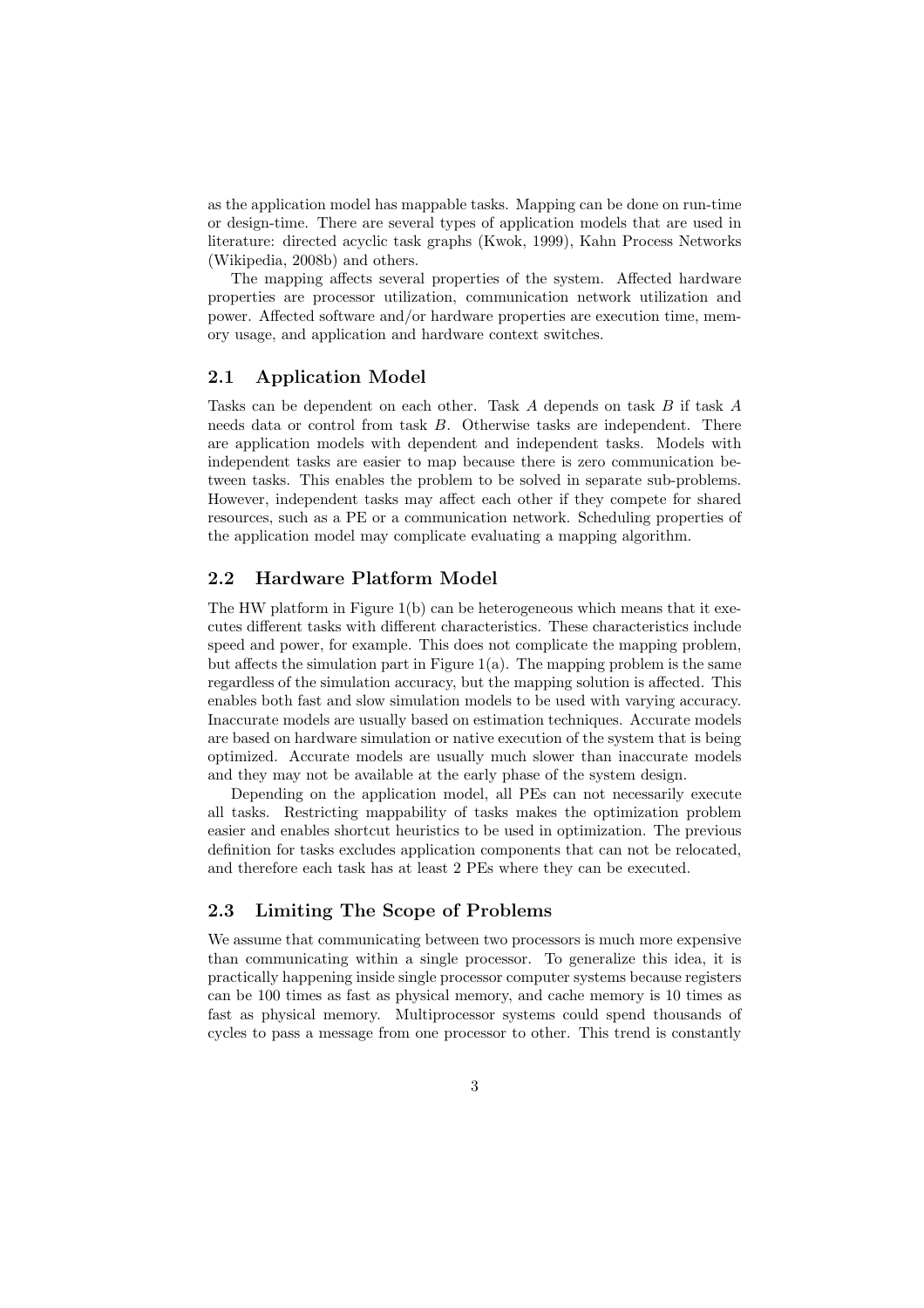changing as multicore and non-asymmetric computer architectures are becoming more common.

We also assume that distributed applications are not embarrassingly parallel (Wikipedia, 2008a).

Without previous two assumptions the optimization algorithms can be trivially replaced with on-demand best-effort distributed job queues.

This paper only considers the single-objective optimization case. Singleobjective optimization finds the minimum for a given objective function. Multiobjective optimization tries to minimize several functions, and the result is a set of trade-offs, or so called Pareto-optimal solutions. Each trade-off solution minimizes some of the objective functions, but not all. Having a systematic method for selecting a single solution from the trade-off set reduces the problem into a single-objective optimization task.

# 2.4 Random Mapping Algorithm

Random mapping algorithm is a simple Monte Carlo algorithm that randomizes processor assignment of each task at every iteration. The Monte Carlo process converges very slowly as it does not have negative feedback for moves into worse mappings. Random mapping algorithm is important because it sets the reference for minimum efficiency of any mapping algorithm. Any mapping algorithm should be able to do better than random mapping. Simulated Annealing algorithm produces a "Monte Carlo like" effect at very high temperatures as almost all worsening moves are accepted.

# 3 Simulated Annealing

Simulated Annealing is a probabilistic non-greedy algorithm (Kirkpatrick, 1983) that explores the search space of a problem by annealing from a high to a low temperature. Probabilistic behavior means that SA can find solutions of different goodness between runs. Non-greedy means that SA may accept a move into a worse state, and this allows escaping local minima. The algorithm always accepts a move into a better state. Move to a worse state is accepted with a changing probability. This probability decreases along with the temperature, and thus the algorithm starts as a non-greedy algorithm and gradually becomes more and more greedy.

This chapter focuses only on using SA for mapping. The challenge is to find efficient optimization parameters for SA. (Braun, 2001) is a comparison of different mapping algorithms, such as Tabu Search, Genetic Algorithms, Load Balancing Algorithms and others.

Figure 2 shows an example of SA optimization process. Optimization begins from a high temperature where the accepted cost changes chaotically. As the temperature deacreses the accepted cost changes less chaotically and the algorithm becomes greedier.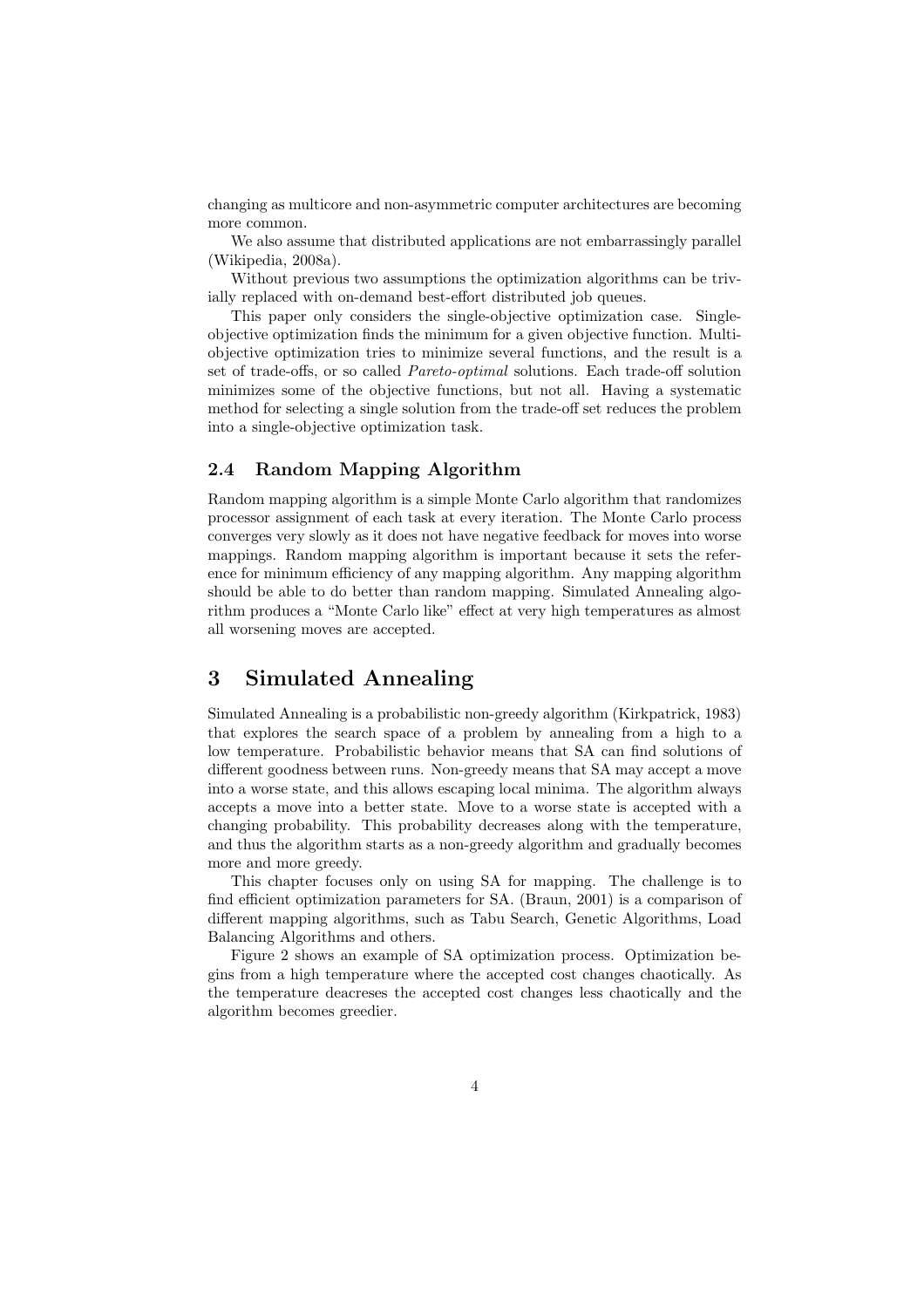

Figure 2: Cost per iteration plotted for Simulated Annealing when mapping a 100 task application to a 4 processor system. The cost is normalized so that initial cost  $C_0 = 1.0$ . The plot is average filtered with a 256 sample window to hide the chaotic nature of the random process. This is also the reason why accepted cost does not always seem to touch the best cost line.

Figure 3 shows the general form of Simulated Annealing algorithm pseudocode. Table 1 shows symbols, functions and various parameters for the pseudocode. The algorithm starts with an initial solution  $S_0$  (state). SA iterates through solutions until a termination condition is reached. At each temperature level, SA moves one or several tasks to different PEs and evaluates the cost of this new mapping solution. Then SA either accepts or rejects the new solution. If the new solution is accepted, it is used as a basis for the next iteration. Otherwise, the new solution is thrown away.

The general algorithm needs a number of functions to be complete. Most common methods are presented in following sections. Implementation effort for most methods is low, and trying different combinations requires little effort. Therefore many alternatives should be tried. Most of the effort goes to implementing the Cost function and finding proper optimization parameters. The cost function is the simulation and cost evalution part in Figure  $1(a)$ . In some cases the Move heuristics can be difficult to implement.

# 3.1 Cost Function:  $Cost(S)$

 $Cost(S)$  evaluates the cost for any given state S of the optimization space. Here, each point in the optimization space defines one mapping for the application.

Cost() can be a function of any variables. Without loss of generality, this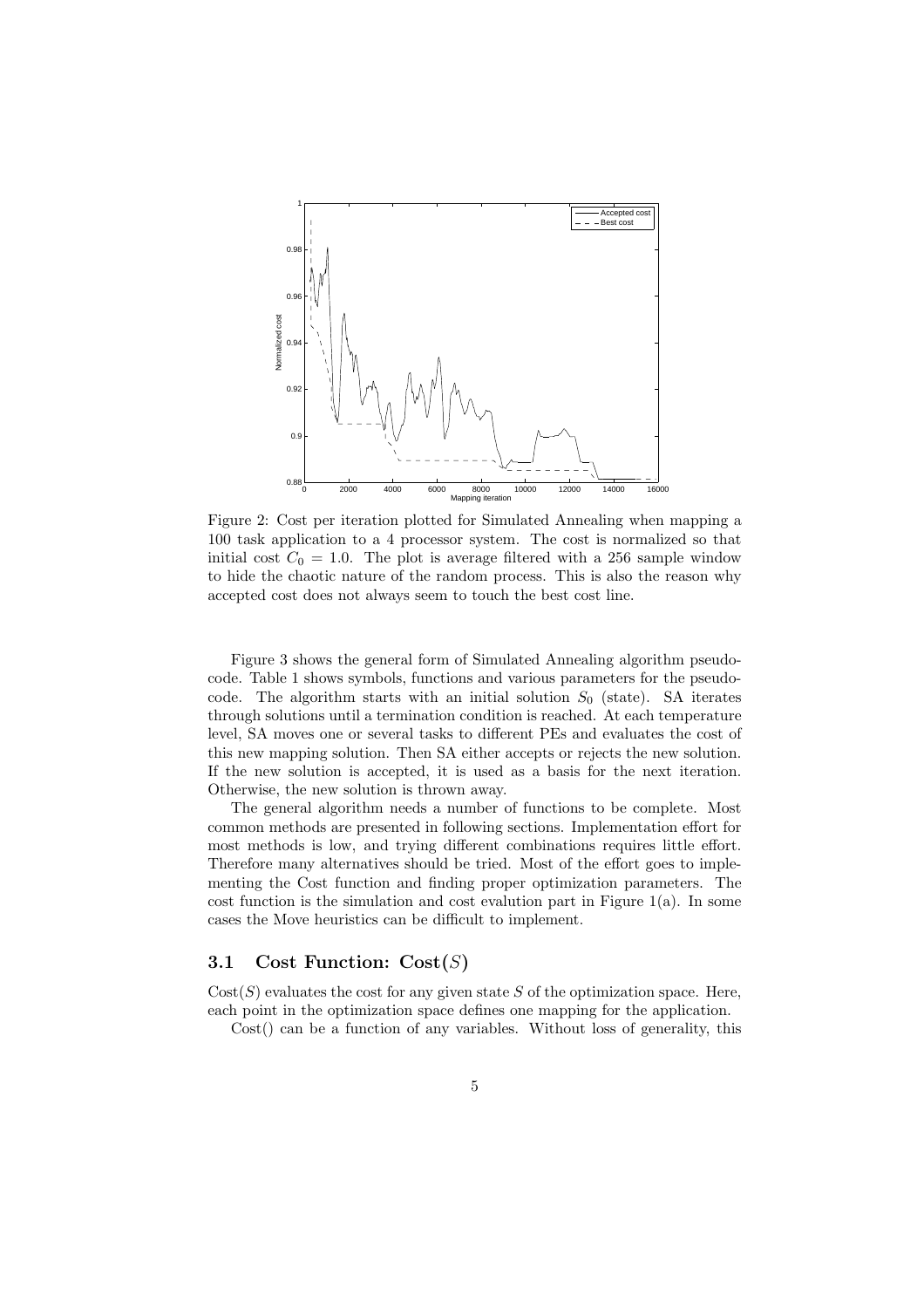```
SIMULATED\_ANNEALING(S_0)1 S \leftarrow S_02 C \leftarrow \text{COST}(S_0)3 S_{best} \leftarrow S4 C_{best} \leftarrow C<br>5 R \leftarrow 0R \leftarrow 06 for i \leftarrow 0 to \infty<br>7 do T \leftarrow \text{Temp}(i)do T \leftarrow \text{Temp}(i)8 S_{new} \leftarrow \text{Move}(S, T)9 C_{new} \leftarrow \text{COST}(S_{new})10 \Delta C \leftarrow C_{new} - C11 if \Delta C < 0 or \text{Accept}(\Delta C, T)12 then if C_{new} < C_{best}<br>13 then S_{best} \leftarrowthen S_{best} \leftarrow S_{new}14 C_{best} \leftarrow C_{new}15 S \leftarrow S_{new}16 C \leftarrow C_{new}17 R \leftarrow 018 else R \leftarrow R + 119 if TERMINATE(i, R) = True20 then break
21 return S_{best}
```
Figure 3: Pseudo-code of the Simulated Annealing algorithm. See Table 1 for explanation of symbols.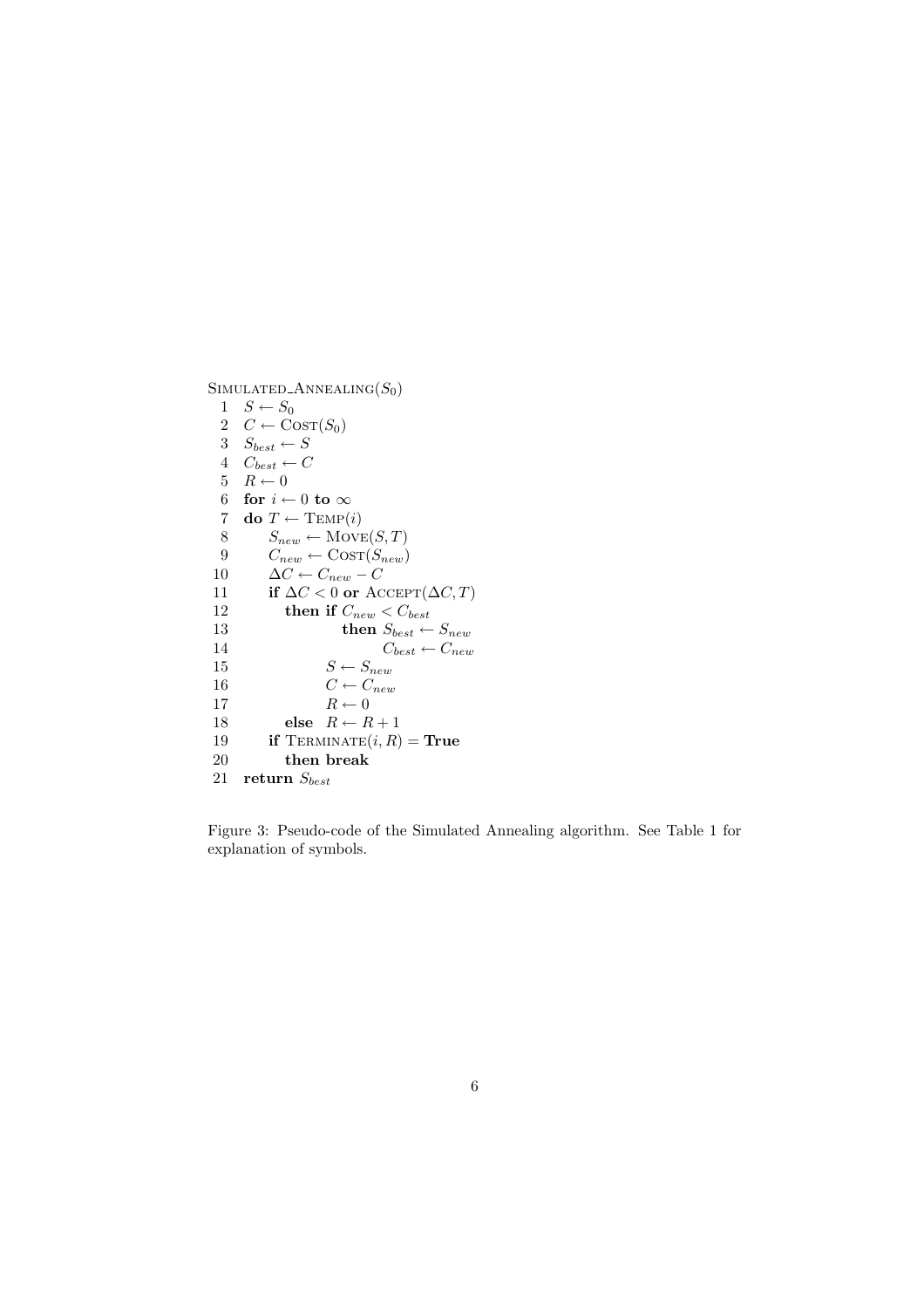| Symbol                              | Value range                                | Definition                              | A            | B              | $\mathcal{C}$  |
|-------------------------------------|--------------------------------------------|-----------------------------------------|--------------|----------------|----------------|
| $Accept(\Delta C, T)$               | $\overline{\{\text{False}, \text{True}\}}$ | Return accept (True) or                 |              | B              |                |
|                                     |                                            | reject (False) for a worsening move     |              | B              |                |
| $C = Cost()$                        | C>0                                        | Accepted cost (to be minimized)         |              | B              |                |
| $C_0$                               | $C_0 > 0$                                  | Initial cost                            |              |                | $\overline{C}$ |
| $C_{new}$                           | $C_{new} > 0$                              | Cost of the next state                  |              |                | $\mathcal{C}$  |
| $\overline{\Delta C} = C_{new} - C$ | $\mathbb{R}$                               | Change of cost due to move              |              |                | $\mathcal{C}$  |
| $\overline{i}$                      | i>0                                        | Mapping iteration                       |              |                | $\overline{C}$ |
| $\overline{L}$                      | L>0                                        | # Iterations per temperature level      |              | $\overline{B}$ |                |
| $\overline{M}$                      | M > 1                                      | Number of processors                    | A            |                |                |
| $\overline{N}$                      | $\overline{N>1}$                           | Number of tasks                         | Α            |                |                |
| $\overline{q}$                      | 0 < q < 1                                  | Geometric temperature scaling factor    |              | <sub>B</sub>   |                |
| $\, R \,$                           | $R\geq 0$                                  | Number of consecutive rejected moves    |              | B              |                |
| $\overline{S}$                      | mapping space                              | Accepted state                          |              |                | $\rm C$        |
| $\overline{S_0}$                    | mapping space                              | Initial state                           |              | B              |                |
| $\overline{S_{new}}$                | mapping space                              | Next state                              |              |                | $\rm C$        |
| Move(S, T)                          | mapping space                              | Returns the next state                  |              | B              |                |
| $T = Temp(i)$                       | $\overline{T>0}$                           | Return temperature $T$ at iteration $i$ |              | B              |                |
| $T_0$                               | $T_0 > 0$                                  | Initial temperature                     |              | B              |                |
| $T_f$                               | $0 < T_f < T_0$                            | Final temperature                       |              | B              |                |
| $T_N$                               | $T_N>0$                                    | Number of temperature levels            |              | B              |                |
| $\overline{Terminate(i, R)}$        | ${False, True}$                            | Return terminate (True) or              |              | B              |                |
|                                     |                                            | continue (False)                        |              |                |                |
| $x = random()$                      | $0\leq x<1$                                | Return a random value                   |              |                | $\mathcal{C}$  |
| $\alpha$                            | $\alpha > 0$                               | The number of neighbors for each        | $\mathsf{A}$ |                |                |
|                                     |                                            | state: $\alpha = M(N-1)$                |              |                |                |

Table 1: Simulated Annealing parameters and symbols. Column A indicates parameters related to the size of the mapping/optimization problem. Column B indicates parameters of the SA algorithm. Column C indicates an internal variable of the SA.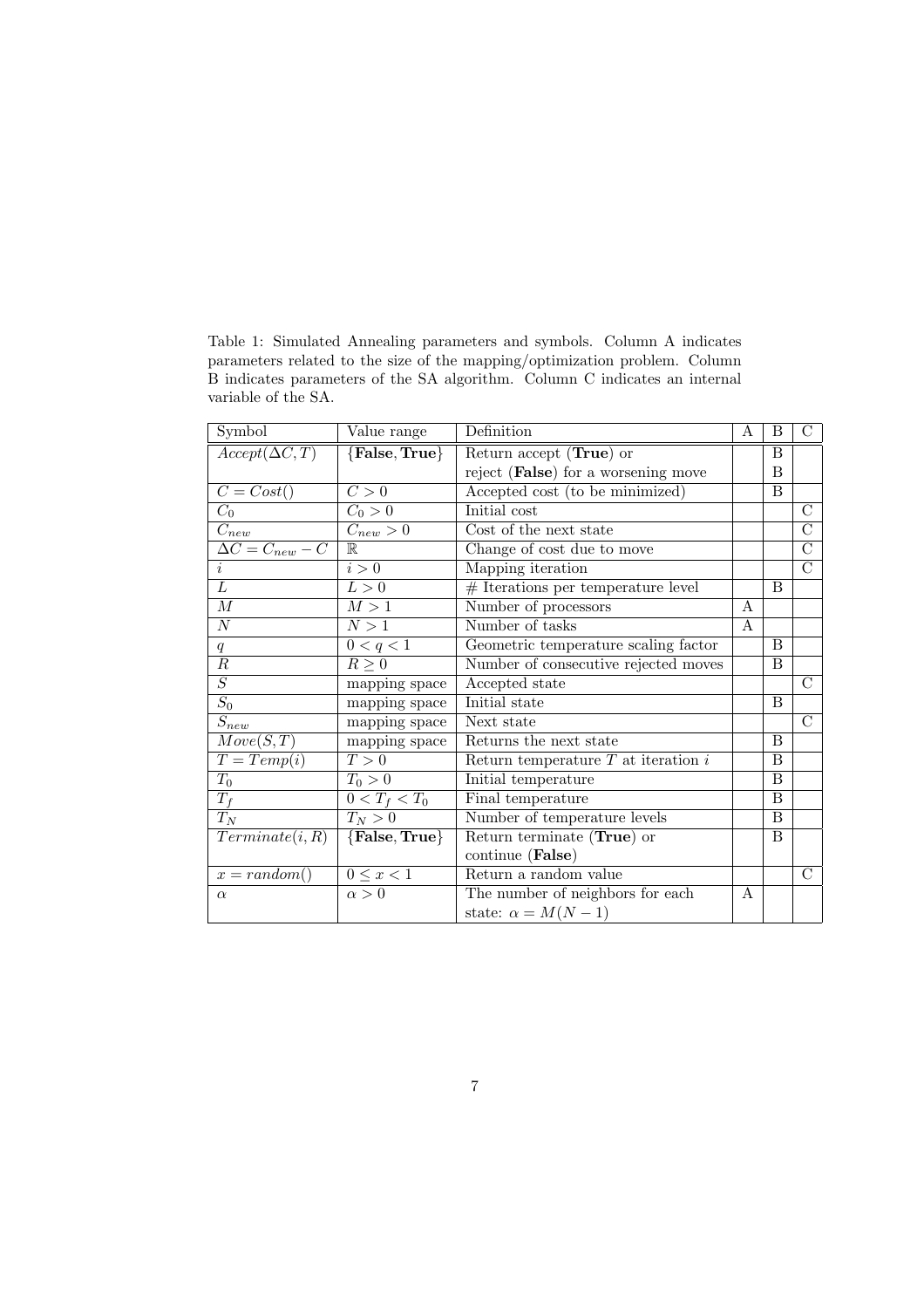chapter is only concerned about minimizing execution time of the application. Other factors such as power and real-time properties can be included. For example,  $Cost(S) = t^{w_1} A^{w_2} P^{w_3}$ , where t is the execution time of the application, A is the silicon area and P is the power, and  $w_1$ ,  $w_2$  and  $w_3$  are user-defined coefficients.

# 3.2 Annealing Schedule:  $Temp(i)$  Function

Temp(i) determines the temperature as a function of the iteration number i. Initial temperature  $T_0 = Temp(0)$ . The final temperature  $T_f$  is determined implicitly by Temp() and Terminate() functions. Temp() function may also contain internal state, and have access to other annealing metrics, such as cost. In those cases  $Temp()$  is not a pure function. For example, remembering cost history can be used for intelligent annealing schedules.

In geometric temperature schedules the temperature is multiplied by a factor  $0 < q < 1$  between each temperature level. It is the most common approach.  $T_N$  is the number of temperature levels. Define L to be the number of iterations on each temperature level.

There are 3 common schedules that are defined in following paragraphs.

#### Geometric Temperature Schedule

$$
Temp(i) = T_0 * q^{\lfloor \frac{i}{L} \rfloor} \tag{1}
$$

 $\lfloor \frac{i}{L} \rfloor$  means rounding down the fraction. The number of mapping iterations is  $LT_N$ .

#### Fractional Temperature Schedule

$$
Temp(i) = \frac{T_0}{i+1} \tag{2}
$$

The number of mapping iterations is  $T_N$ . It is inadvisable to use a fractional schedule because it distributes the number of iterations mostly to lower temperatures. Doubling the total number of iterations only halves the final temperature. Therefore, covering a wide relative temperature range  $\frac{T_0}{T_f} >> 1$ is expensive. The geometric schedule avoids this problem. For this reason the geometric temperature schedule is the most common choice.

#### Koch Temperature Schedule

$$
Temp(i) = \begin{cases} \frac{Temp(i-1)}{1+\delta \frac{Temp(i-1)}{\sigma_{i-L,i}}} & \text{if } mod(i, L) = 0\\ Temp(i-1) & \text{if } mod(i, L) \neq 0\\ T_0 & \text{if } i = 0 \end{cases}
$$
(3)

where

$$
\sigma_{i-L,i} = stddev\{Cost(S_k)|i - L \le k < i\}
$$
\n<sup>(4)</sup>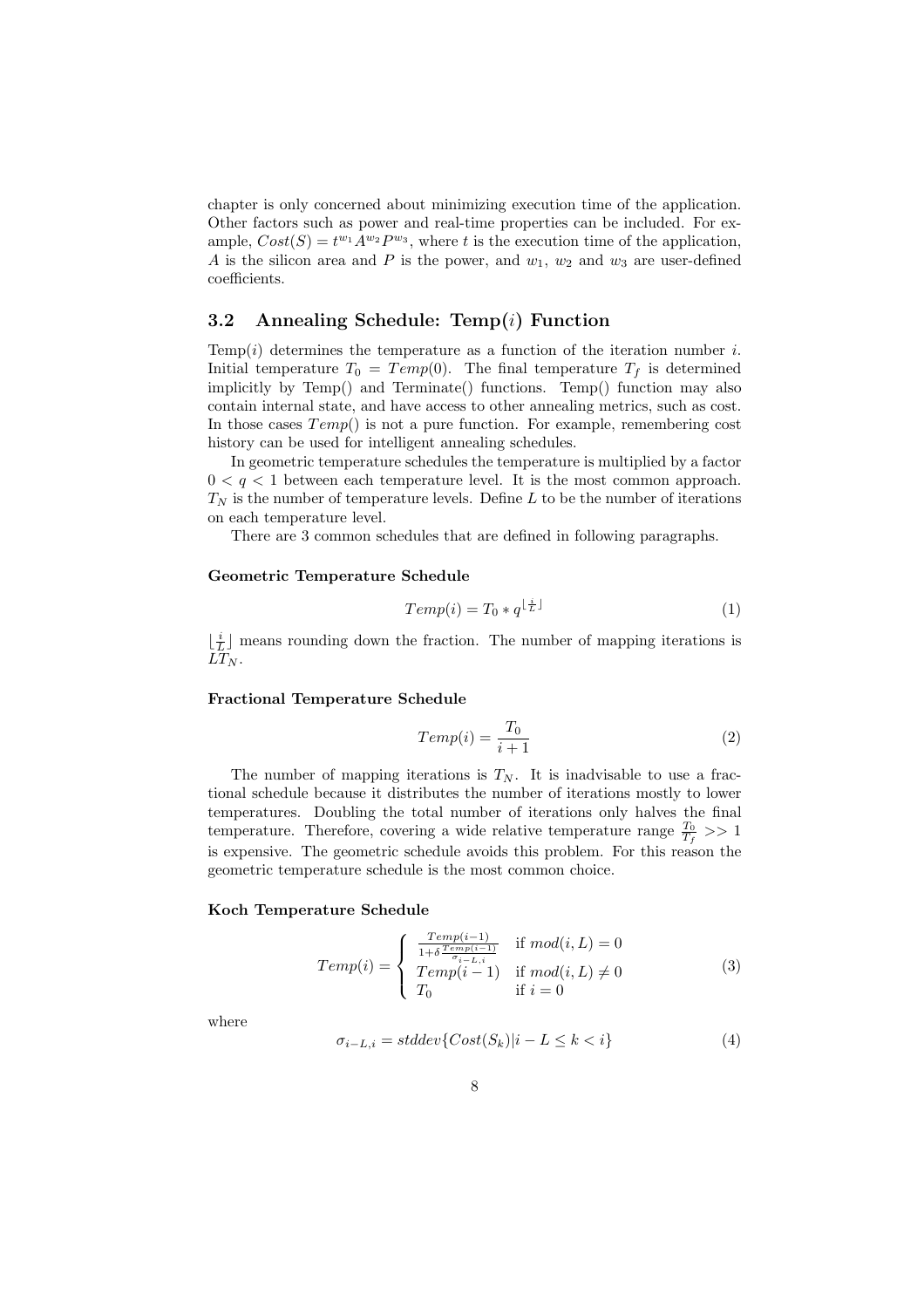Koch temperature schedule (Koch, 1995; Ravindran, 2007) decreases temperature with respect to cost standard deviation on each temperature level. Deviation is calculated from the L latest iterations. Higher standard deviation, i.e. more chaotic the annealing, leads to lower temperature decrease between each level. The number of mapping iterations depends on the problem.

### 3.3 Acceptance Function: Accept( $\Delta C$ , T)

Accept( $\Delta C$ , T) returns **True** if a worsening move should be accepted, otherwise **False.** An improving move  $(\Delta C < 0)$  is always accepted by the SA algorithm. but this is not a part of  $Accept()$  behavior (although there are some implementations that explicitly do it).

 $\Delta C$  has an arbitrary range and unit that depends on system parameters and the selected cost function. Since  $\frac{\Delta C}{T}$  is a relevant measure in acceptance functions, the temperature range needs to be adjusted to the  $\Delta C$  range, or vice versa. Following paragraphs define 4 different acceptance functions.

#### 3.3.1 Inverse Exponential Form

$$
Accept(\Delta C, T) = \text{True} \iff random() < \frac{1}{1 + \exp(\frac{\Delta C}{T})} \tag{5}
$$

It is important to notice that when  $\Delta C = 0$ , the transition happens at 50% probability. This makes SA rather likely to shift between equally good solutions and thus find new points in space where a move to a better state is possible. Accepting a worsening move always has a probability less than 50%. Despite this, SA is rather liberal in doing random walks even at low temperatures. Small increases in cost are allowed even at low temperatures, but significant increases in cost are only accepted at high temperatures.

Note that some implementations write the right part of the equation as  $random() > \frac{1}{1+\exp(\frac{-\Delta C}{T})}$ , which is probabilistically equivalent to (5).

#### 3.3.2 Normalized Inverse Exponential Form

$$
Accept(\Delta C, T) = \text{True} \iff random() < \frac{1}{1 + \exp(\frac{\Delta C}{C_0 T})} \tag{6}
$$

This case has all the properties of the inverse exponential form, but the cost value difference is normalized. The idea is that selecting the temperature range  $[T_f, T_0]$  is easier when it is independent of the cost function and the temperature always lies inside the same range  $0 < T \leq 1$ . Specifically, changing the hardware platform should not make temperature range selection harder. Normalization keeps acceptance probabilities in a relevant range even if the cost function changes. Figure 4 shows specific probability curves for  $\Delta C_r = \frac{\Delta C}{C_0}$ that is used inside the exp function.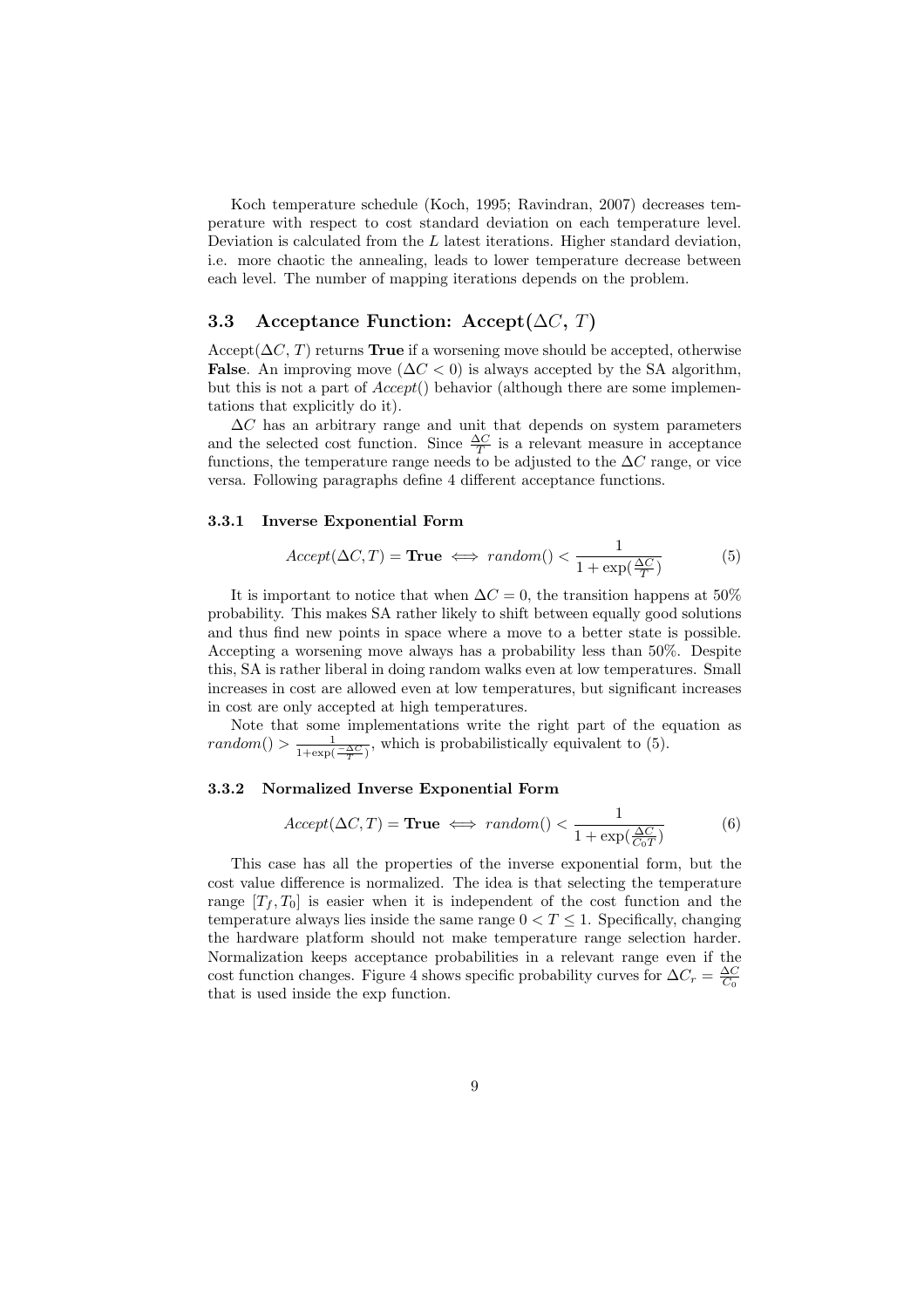

Figure 4: Acceptance probability curves for the normalized inverse exponential function (6) with  $q = 0.95$ . The curves represent constant values of  $\Delta C_r$  =  $\frac{\Delta C}{C_0}$ . Probability of moving to a worse state decreases when the temperature decreases. Moves to slightly worse state have higher probability than those with large degradation.

#### 3.3.3 Exponential Form

$$
Accept(\Delta C, T) = \text{True} \iff random() < \exp(\frac{-\Delta C}{T}) \tag{7}
$$

Exponential form is similar to the inverse exponential form, but  $\Delta C = 0$ transition happens always whereas the inverse exponential form accepts the same move with 50% probability. See the reasoning in inverse exponential case.

#### 3.3.4 Normalized Exponential Form

$$
Accept(\Delta C, T) = \text{True} \iff random() < \exp(\frac{-\Delta C}{C_0 T}) \tag{8}
$$

This case has all the properties of the exponential form, but in addition it is implied that temperature lies in range  $0 < T \leq 1$ . This is reasoned in the normalized inverse exponential case.

### 3.4 On Effective Temperature Range

Annealing starts with a high acceptance rate  $p_0$  for bad moves and it decreases to a very low acceptance rate  $p_f$ . It is important to control the rejection probability, the value of the acceptance function. If inverse exponential function (5)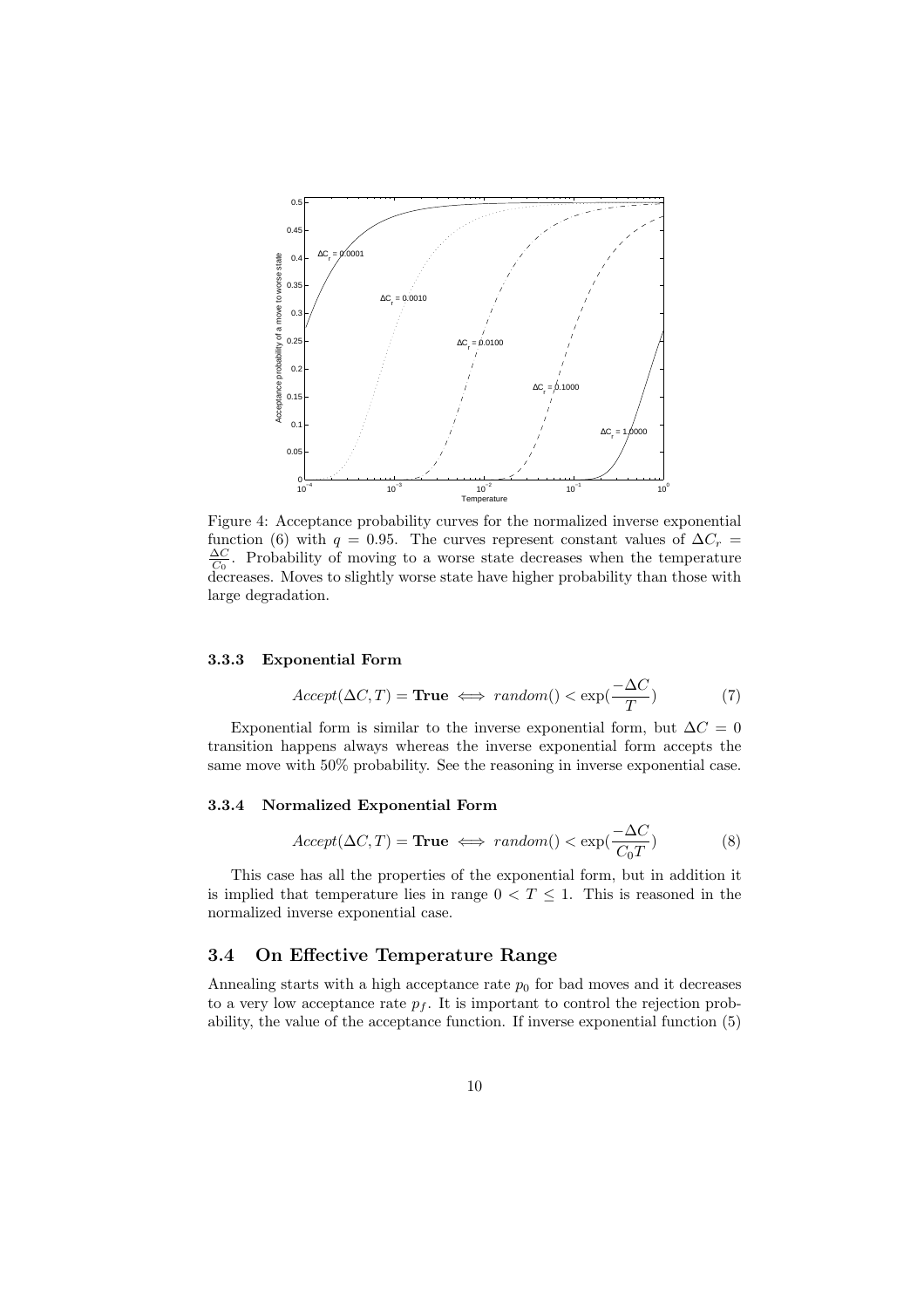is solved with respect to  $T$  for a given probability  $p$ , we get:

$$
T = \frac{\Delta C}{\ln(\frac{1}{p} - 1)}\tag{9}
$$

Assuming minimum expected cost change  $\Delta C_{min}$  and maximum expected cost change  $\Delta C_{max}$ , we get the proper temperature range

$$
T_f = \frac{\Delta C_{min}}{\ln(\frac{1}{p_f} - 1)} < T < \frac{\Delta C_{max}}{\ln(\frac{1}{p_0} - 1)} = T_0 \tag{10}
$$

Initial acceptance probability  $p_0$  should be set close to 0.5, i.e. the maximum rejection rate for inverse exponential function, but not too close to save optimization iterations. For example,  $p_0 = 0.45$  is sufficiently close to 0.5, but saves 58 temperature levels of iterations compared to  $p_0 = 0.49$ , assuming  $q = 0.95$ . When  $\Delta C = 0$  the acceptance probability is always 50%.

Final acceptance probability  $p_f$  can be set large enough so that a worsening move happens  $n$  times in the final temperature level, where  $n$  is a parameter set by the designer. If there are L iterations per temperature level, we set  $p_f = \frac{n}{L}$ . If we set  $n = 0.1$ , the final temperature level is almost entirely greedy, and a worsening move happens with 10% probability on the temperature level for a given  $\Delta C_{min}$ . The temperature range becomes

$$
T_f = \frac{\Delta C_{min}}{\ln(\frac{L}{n} - 1)} < T < \frac{\Delta C_{max}}{\ln(\frac{1}{p_0} - 1)} = T_0 \tag{11}
$$

The derivation of (10) and (11) for normalized inverse exponential, exponential and normalized exponential functions is similar.

#### 3.5 Methods To Determine The Initial Temperature

The initial temperature  $T_0$  was not defined in annealing schedule functions in Section 3.2. As was explained in Section 3.3, the initial temperature is highly coupled with the acceptance function. Following paragraphs present common methods for computing the initial temperature. Note that final temperature is usually determined implicitly by the Terminate() function.

#### 3.5.1 Heating

The initial temperature is grown large enough so that the algorithm accepts worsening moves with some given probability  $p_0$ . This requires simulating a sufficient number of moves in the optimization space. Either moves are simulated in the neighborhood of a single point, or moves are simulated from several, possibly random, points. The average increase in cost  $\Delta C_{avg}$  is computed for worsening moves. Given an acceptance function,  $T_0$  is computed such that  $Accept(\Delta C_{avg}, T_0) = p_0$ . The solution is trivial for all presented acceptance functions. An example of heating is given in Section 4.2.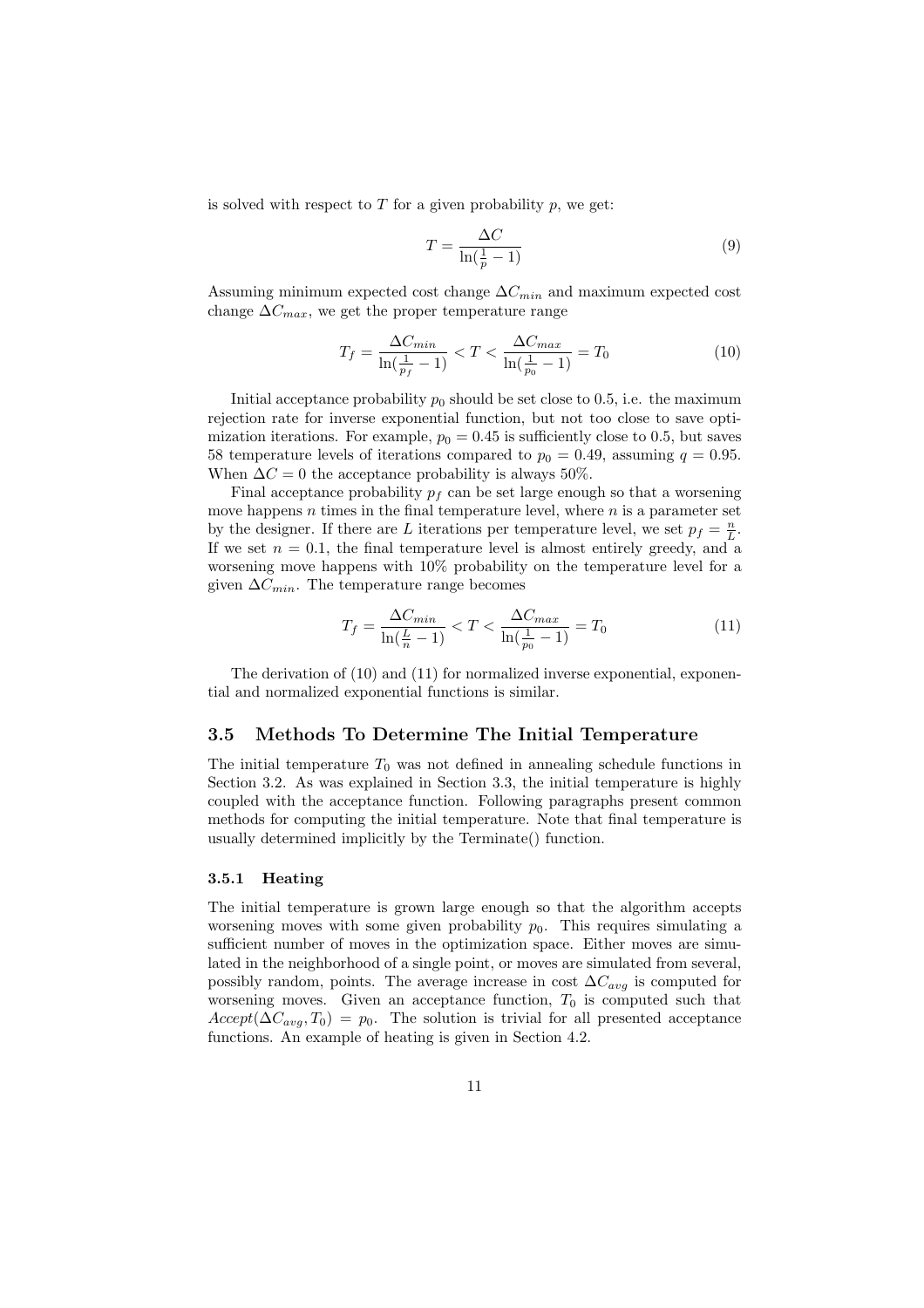#### 3.5.2 Application And Hardware Platform Analysis

Application and hardware platform analysis can be used to determine the initial temperature. Rapid methods in this category do not use simulation to initialize parameters, while slow but more accurate methods use simulation. An example, see (10), (11) and Section 4.3.

#### 3.5.3 Manual Tuning

Parameters can be set by manually testing different parameters. This option is discouraged for an automated optimization system where the problem varies significantly.

#### 3.5.4 Cost Change Normalization

In this method the temperature scale is made independent of the cost function values. This is either accomplished by (6) or setting  $T_0 = C_0$  for (5). By using (6) it is easier to use other initial temperature estimation methods.

# 3.6 Move Function and Heuristics: Move $(S, T)$

Move $(S, T)$  function returns a new state based on the application specific heuristics and the current state  $S$  and temperature  $T$ . Move heuristics vary significantly. The simple ones are purely random. The complex ones analyze the structure of the application and the hardware, and inspect system load.

It should be noted that given a current state value, randomizing a new state value should exclude the current value, i.e. current PE of the moved task in this case, for randomization process. For example, in two-processor system, there is a 50% probability of selecting the same CPU again, which means that half of the iterations are wasted. Many papers do not specify this aspect for random heuristics.

Common choices and ideas for move heuristics from literature are presented in following sections.

#### 3.6.1 Single: Move Task To Another Processor

Choose a random task and move it to a random processor.

#### 3.6.2 Multiple: Move Several Tasks to Other Processors

Instead of choosing only a single task to move to another processor, several tasks can be moved at once. The moved tasks are either mapped to the same processor, or different processors. If these tasks are chosen at random and each of their destinations are chosen at random, this approach is less likely to find an improving move than just moving a single task. This is a consequence of combinatorics as improving moves are a minority group in all possible moves.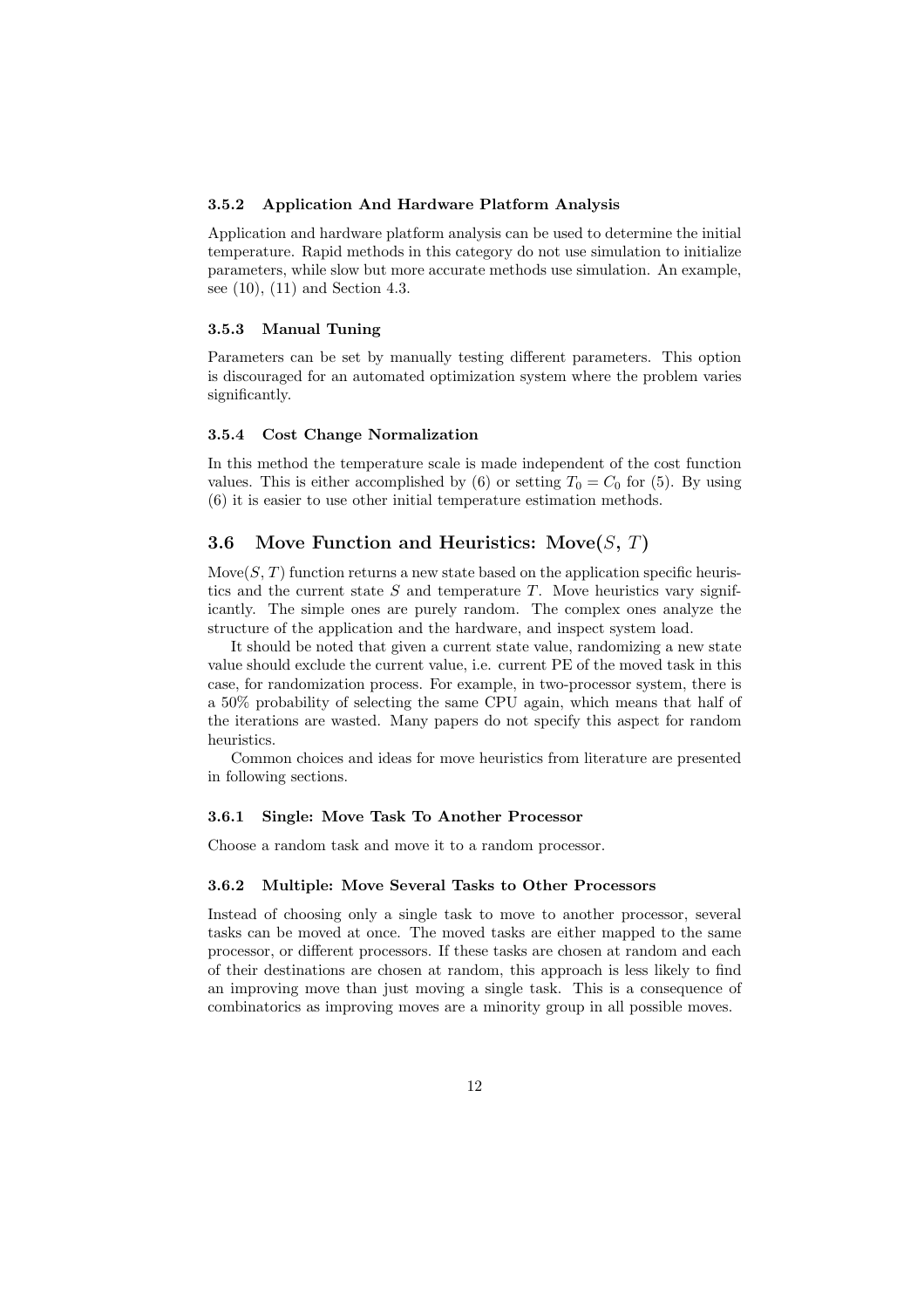If a good heuristics is applied for moving multiple tasks, it is possible to climb up from a steep local minimum. A heuristics that only moves a single task is less likely to climb up from a steep local minimum.

#### 3.6.3 Swap: Swap Processes Between Processors

Choose two different random processors, choose a random process on both processors, and swap the processes between processors.

# 3.7 Heuristic Move Functions

A heuristic move uses more information than just knowing the mapping space structure. Some application or hardware specific knowledge is used to move or swap tasks more efficiently.

#### 3.7.1 ECP: Enhanced Critical Path

Enhanced Critical Path method (Wild, 2003) is a heuristic move for directed acyclic task graphs. ECP favors swapping and moving processes that are on the critical path of the graph, or near the critical path. Critical path is the path with the largest sum of computation and communication costs in the graph.

### 3.7.2 Variable Grain Move

A variable grain move is a single task move that starts by favoring large execution time tasks statistically. Thus, tasks with large execution time are moved more likely than tasks with small execution time. The probability distribution is then gradually flattened towards equal probability for each task. At low temperatures each task is moved with the same probability.

#### 3.7.3 Topological Move

Assume tasks  $A$  and  $B$ , where  $A$  sends a message to  $B$  with a high probability after A has been activated. If B is the only task that gets a message from  $A$ with a high probability then it can be benefitial to favor moving them to the same processor.

This heuristics could be implemented into Single task move by favoring processors of adjacent tasks. The probability distribution for processor selection should be carefully balanced to prevent mapping all tasks to the same processor, thus preventing speedup of a multiprocessor system. If a task sends messages to more than one task with a high probability, this heuristics is at least dubious and needs experimental verification.

#### 3.7.4 Load Balancing Move

This heuristics makes heavily loaded processors less likely to get new tasks, and make slightly loaded processes more likely to get new tasks. Each processor's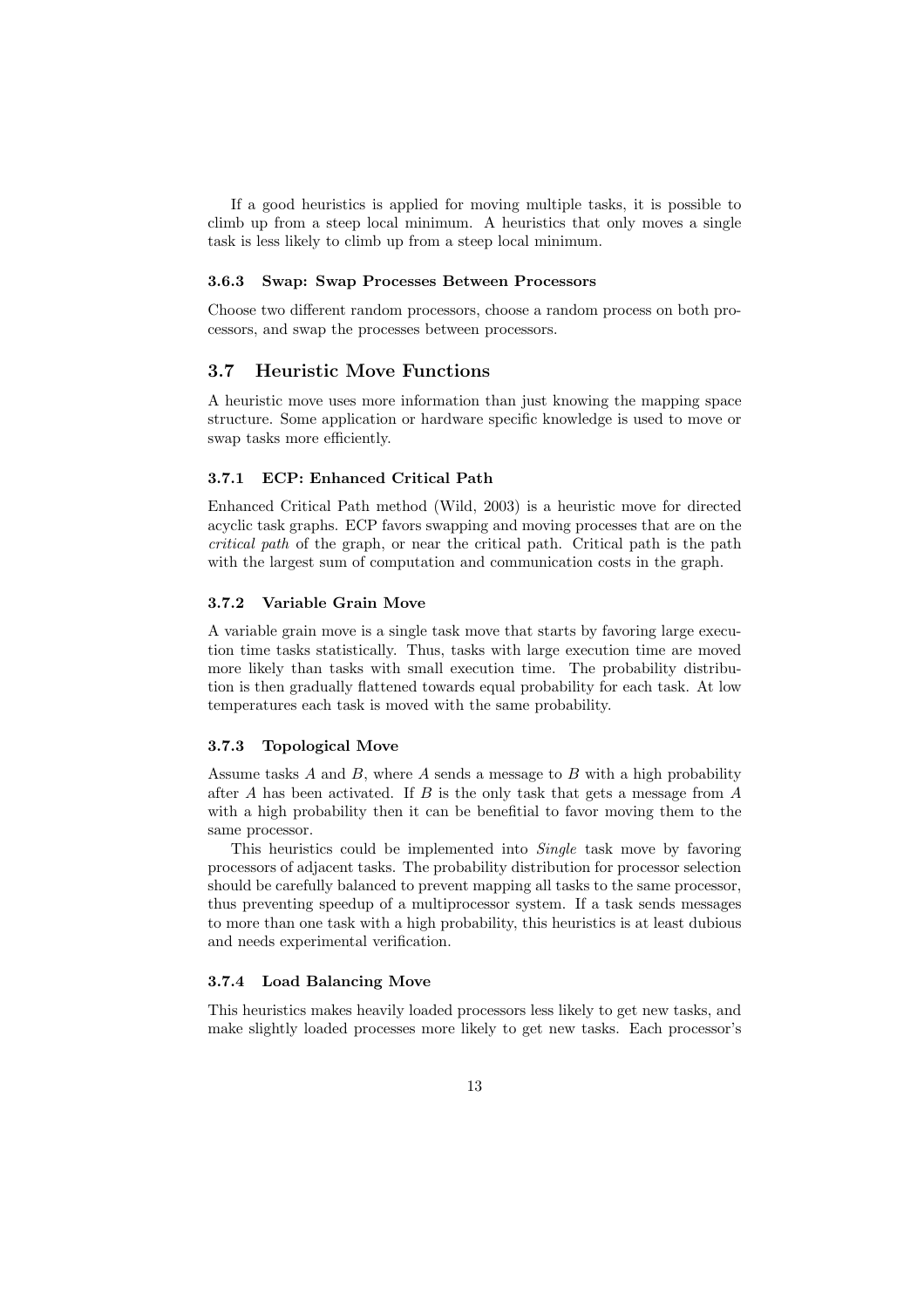load can be determined by a test vector simulation, by counting the number of tasks on each processor, or by using more sophisticated load calculations. Each task can be attributed a constant load based on test vector simulations, and then each processor's load becomes the sum of loads of its tasks.

#### 3.7.5 Component Move

A task graph may consist from application or system level components each having multiple tasks. Separate components are defined by the designer. Instead of mapping single tasks, all tasks related to a single component could be mapped. This could be a coarse-grain starting point for for finer-grain mapping.

#### 3.8 Other Move Heuristics

#### 3.8.1 Hybrid Approach

A hybrid algorithm might use all of the above move functions. For example, combine weighted task selection with weighted target PE selection (3.7.2 + 3.7.3). The move function can be selected by random on each iteration, or different move function can be used in different optimization phases.

#### 3.8.2 Compositional Approach

SA can be combined with other algorithms. The move function may use another optimization algorithm to make more intelligent moves. For example, the single move heuristics might be adapted to give more weight to the best target processor determined by actually simulating each target.

#### 3.8.3 Optimal Subset Mapping Move

The move function can optimize a subset of the task graph. Each move will by itself determine a locally optimal mapping for some small subset of tasks. The number of mapping combinations for a subset of  $N_{sub}$  tasks and M processors is  $M^{N_{sub}}$  for the brute-force approach. The number of brute-combinations for a single subset should only be a tiny fraction of total number of mappings that are evaluated, that is, a large number of subsets should be optimized. A brute-force based approach may yield rapid convergence but the final result is somewhat worse than with traditional SA (Orsila, 2007). It is suitable for initial coarse-grain optimization.

#### 3.8.4 Move Processors From Router To Router

In a Network-on-Chip (NoC) system, processors can be moved from router to router to optimize communication between system components.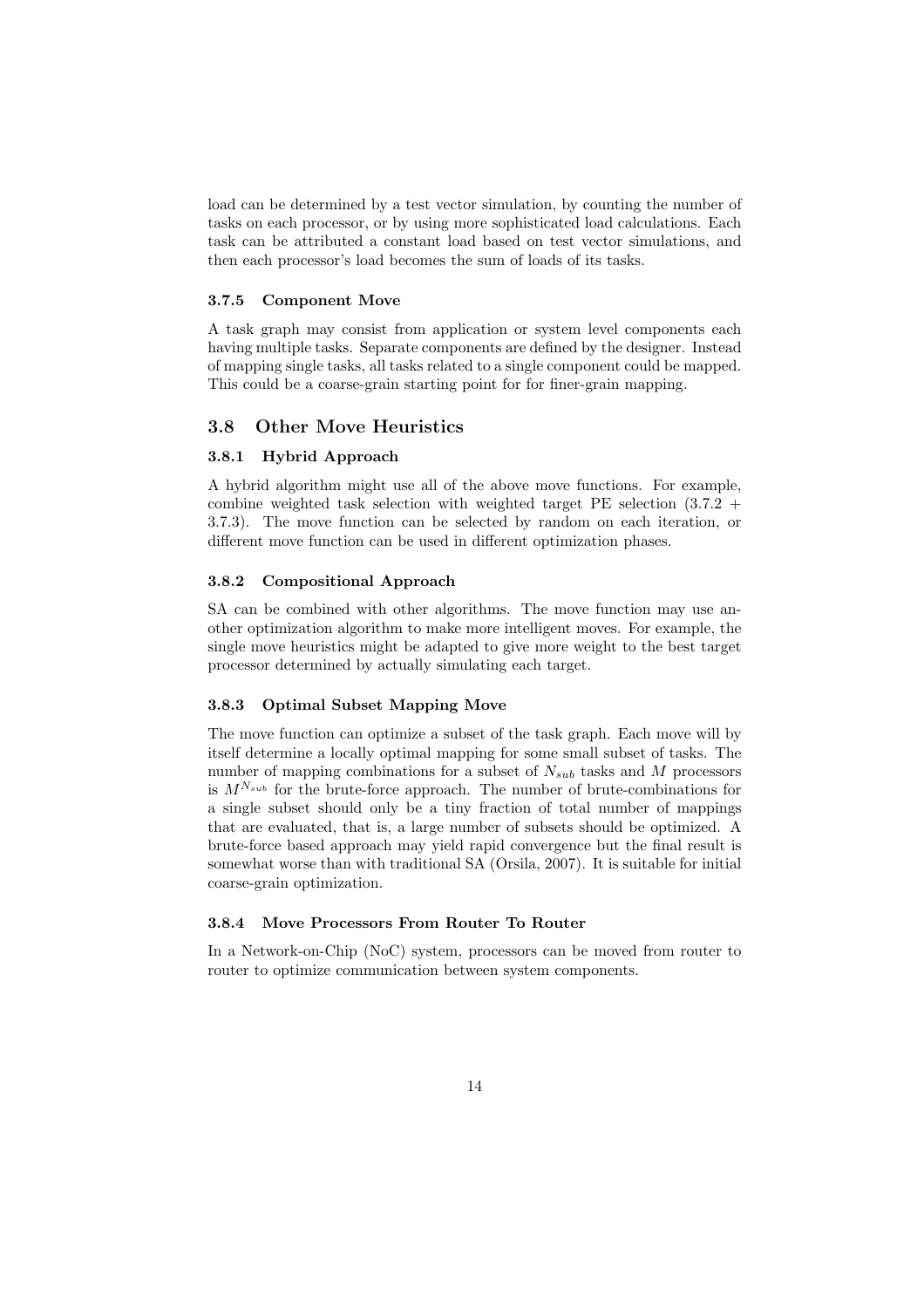#### 3.8.5 Task Scheduling Move

Scheduling of tasks can be done simultaneously with mapping them. Scheduling means determining the priorities of tasks on each processor separately. Priorities for tasks is determined by a permutation of all tasks. Task A has higher priority than task  $B$  if it is located before task  $B$  in the permutation. A permutation can be altered by swapping two random tasks in the Move function. The order of tasks is only relevant for tasks on the same processor. As an optimization for the move heuristics, most permutations need not be considered.

### 3.9 Termination Function: Terminate $(i, R)$

Terminate(i, R) returns **True** when the optimization loop should be terminated. R is the number of consecutive rejected moves,  $i_{max}$  is a user-defined maximum number of iterations, and  $R_{max}$  is a user-defined maximum number of consecutive rejects.  $Terminate()$  function often uses the  $Temp()$  function for determining the current temperature T.

Following paragraphs present examples and analysis of commonly used termination functions from literature:

### 3.9.1 Maximum Number of Iterations

Annealing is stopped after  $i_{max}$  iterations:

$$
Terminate(i, R) = \text{True} \iff i \ge i_{max} \tag{12}
$$

This approach is discouraged because annealing success is dependent on actual temperatures, rather than iterations. Final temperature and annealing schedule parameters can be selected to restrict the maximum number of iterations.

#### 3.9.2 Temperature Threshold

Annealing is stopped at a specific temperature  $T_f$ :

$$
Terminate(i, R) = \text{True} \iff Temp(i) < T_f \tag{13}
$$

This approach is discouraged in favor of coupled temperature and rejection threshold because there can be easy greedy moves left.

#### 3.9.3 Cost Threshold

Annealing is stopped when a target cost is achieved:

$$
Terminate(i, R) = \text{True} \iff Cost(S) < Cost_{target} \tag{14}
$$

For example, if the cost function measures real-time latency, annealing is stopped when a solution that satisfies real-time requirements is found. This heuristics should not be used alone because if the target cost is not achieved, the algorithm loops forever.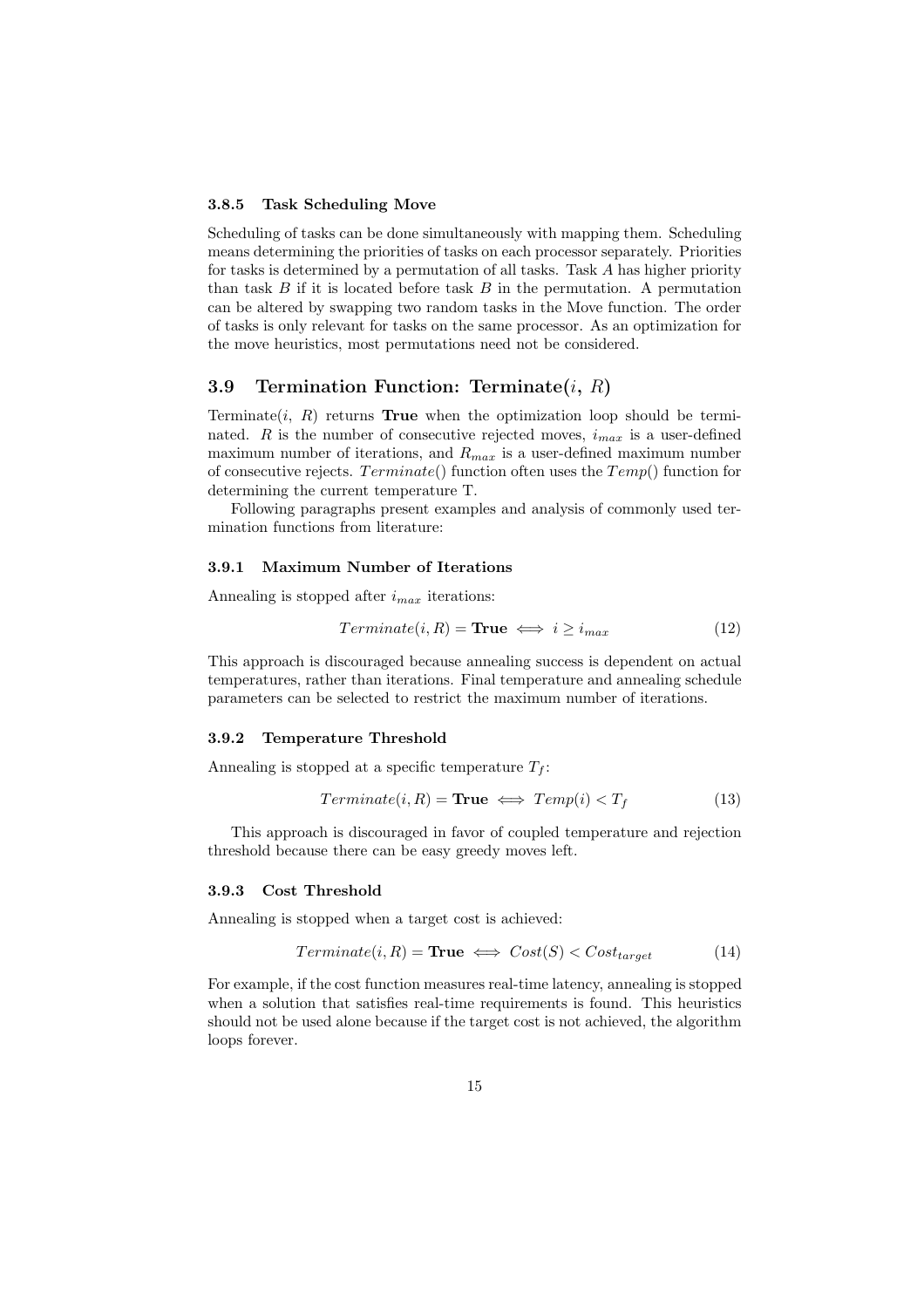#### 3.9.4 Rejection Threshold

Annealing is stopped when  $R > R_{max}$ :

$$
Terminate(i, R) = \text{True} \iff R \ge R_{max} \tag{15}
$$

This approach is discouraged because there is a risk of premature termination.

#### 3.9.5 Uncoupled Temperature and Rejection Threshold

Annealing is stopped at a low enough temperature or if no improvement has occured for a while:

*Terminate*(*i*, *R*) = **True** 
$$
\iff
$$
 *Temp*(*i*)  $\lt$  *T<sub>f</sub>*  $\lor$  *R*  $\geq$  *R<sub>max</sub>* (16)

This approach is discouraged because there is a risk of premature termination.

### 3.9.6 Coupled Temperature and Rejection Threshold

Annealing is stopped at a low enough temperature only when no improvement has occured for a while:

$$
Terminate(i, R) = \text{True} \iff Temp(i) < T_f \land R \ge R_{max} \tag{17}
$$

This approach has the benefit of going through the whole temperature scale, and continue optimization after that if there are acceptable moves. This will probably drive the solution into a local minimum.

#### 3.9.7 Hybrid Condition

Any logical combination of conditions 3.9.1 - 3.9.6 is a valid termination condition.

# 4 Case Studies

This section summarizes 5 relevant works on the use of SA for task mapping. Task mapping problems are not identical but comparable in terms of SA parameterization. Selected SA parameterizations are presented to give insight into possible solutions. Table 2 shows move heuristics and acceptance functions, and Table 3 shows annealing schedules for the same cases. These cases are presented in detail in following sections.

Single move (Sec 3.6.1) and the Geometric annealing scheduling (1) are the most common choices. They should be tested in every new experiment. All the cases use a single move so it is not covered in each case. Other choices are explicitly documented.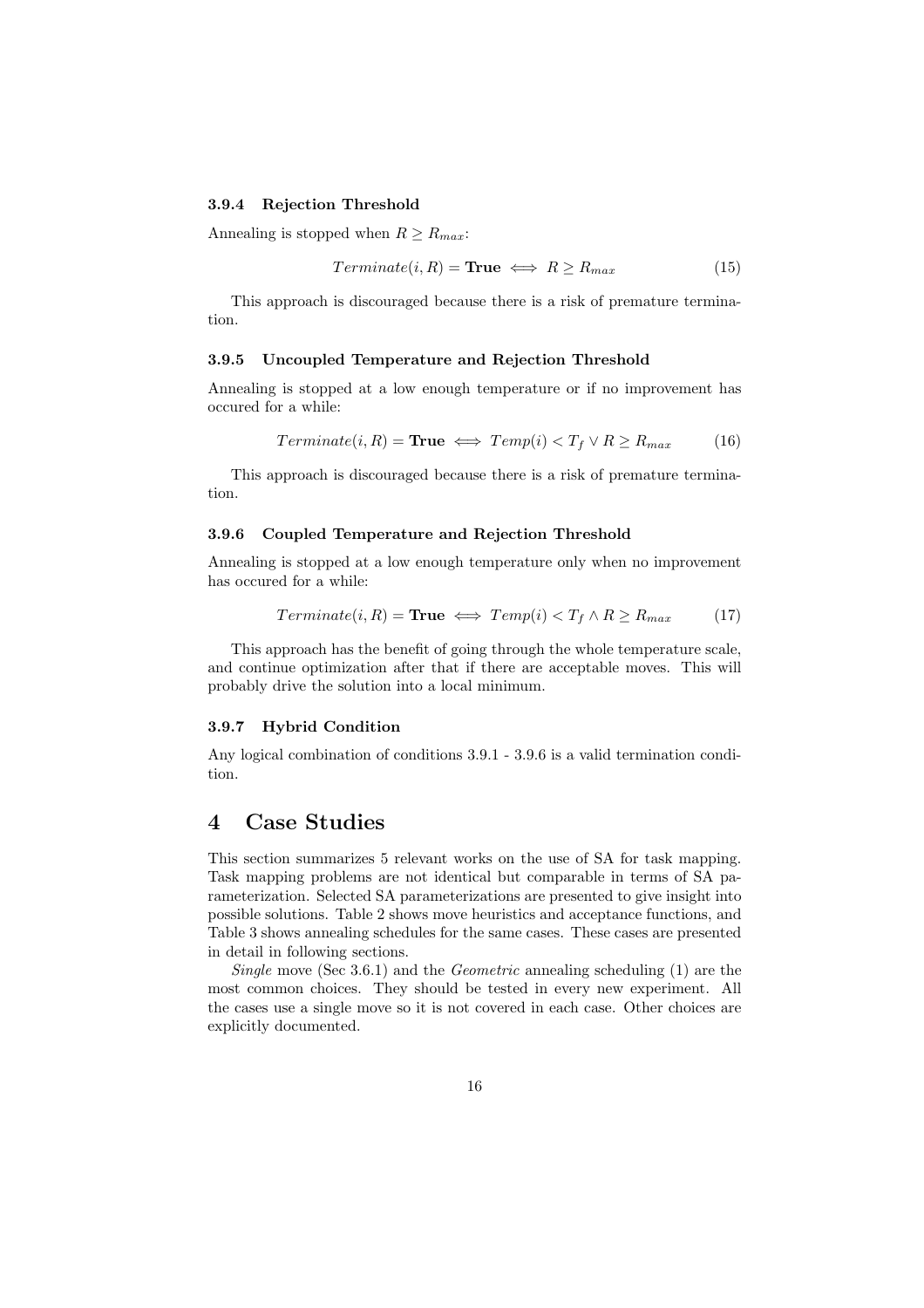Table 2: Simulated Annealing Move Heuristics and Acceptance Functions

| Implementation                  | Move Function           | Acceptance Function            |
|---------------------------------|-------------------------|--------------------------------|
| Braun (Sec $4.1$ )              | Single                  | Normalized Inverse Exponential |
| Coroyer (Sec $4.2$ )            | Single, Task Scheduling | Exponential                    |
| Orsila (Sec $\overline{4.3)}$ ) | Single                  | Normalized Inverse Exponential |
| Ravindran (Sec $4.4$ )          | Single                  | Exponential                    |
| Wild (Sec $4.5$ )               | Single, ECP             | N/A                            |

Table 3: Simulated Annealing schedules. See Table 1 for symbols.

| Implementation       | Annealing Schedule    | $T_0$     | End condition     |          |
|----------------------|-----------------------|-----------|-------------------|----------|
| Braun (Sec $4.1$ )   | Geometric, $q = 0.90$ | $C_0$     | $T_f = 10^{-200}$ |          |
| Coroyer (Sec $4.2$ ) | Geometric, Fractional | Heuristic | Heuristic         | $\alpha$ |
| Orsila (Sec $4.3$ )  | Geometric, $q = 0.95$ | Heuristic | Heuristic         | $\alpha$ |
| Ravindran (Sec 4.4)  | Koch                  | $T_0 = 1$ | N/A               | N/A      |
| Wild (Sec $4.5$ )    | Geometric, $q = N/A$  | N/A       | Heuristic         | N/A      |

#### 4.1 Braun case

(Braun, 2001) uses an inverse exponential form (5) as an acceptance function. However, the method uses it to actually implement a normalized inverse exponential form (6) by setting  $T_0 = C_0$ .

A geometric temperature schedule (1) with  $q = 0.90$  and  $L = 1$  is used.

The termination condition is an uncoupled temperature and rejection threshold (16). Optimization is terminated when  $T_f = 10^{-200}$  or when  $R_{max} = 200$ consecutive solutions are identical. The choice for L and  $T_f$  values are not explained. If the HW platform or the number of tasks were changed, then trivially the number of iterations should be adjusted as well.

The initial mapping used was a random mapping of tasks.

The paper compares SA to ten other heuristics for independent task mapping problem. SA got position 8/11, where 1/11 is the best position received by a genetic algorithm. We believe SA was used improperly in this comparison. Based on (11), we think  $T_f$  was set too low, and L should be much larger than 1.

# 4.2 Coroyer case

(Coroyer, 1991) do both single and task scheduling (Sec 3.8.5) moves.

The acceptance function is exponential (7) accompanied with a heating process that puts acceptance probabilities to a relevant range. Initial temperature is set high enough so that  $p_0 = 0.95$  of new mappings are accepted. If  $\Delta C_{avg}$  is the average increase in cost for generating new solutions, the initial temperature is set to  $\overline{T}_0 = \frac{-\Delta C_{avg}}{\ln p_0}$  $\frac{\Delta C_{avg}}{\ln p_0}$ . This approach depends on the exponential acceptance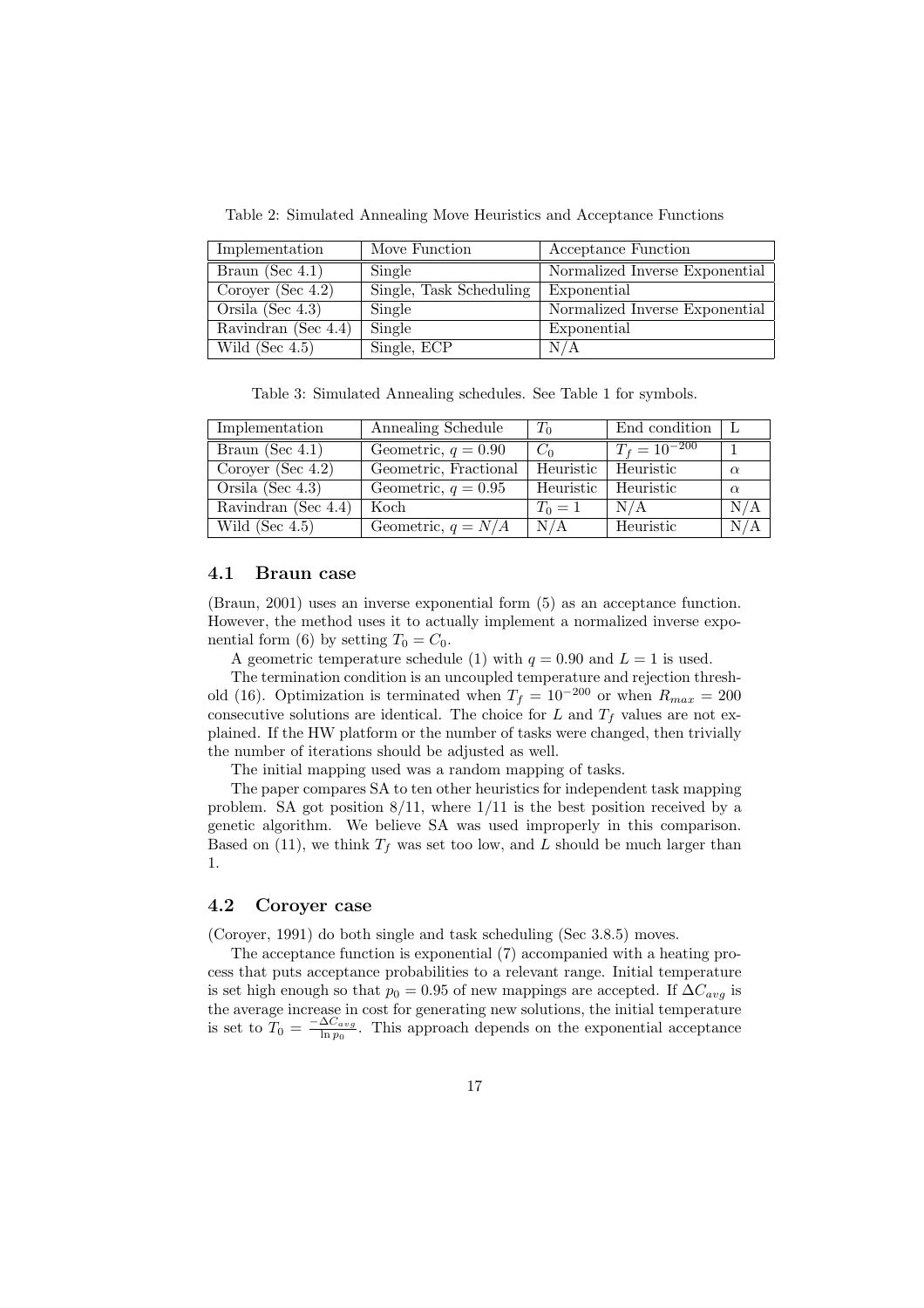function, but it can easily be adopted for other acceptance functions. The average increase is determined by simulating a sufficient number of moves. See Section 3.5.1.

Both fractional (2) and geometric (1) temperature schedules are used with various parameters. The number of mapping iterations per temperature level is  $L = \alpha = N(M-1).$ 

The termination condition is an uncoupled temperature and rejection threshold (Sec 3.9.5). Optimization is terminated when  $T_f = 10^{-2}$  or when  $R_{max} = 5\alpha$ consecutive solutions are identical. Also, a given temperature threshold (Sec 3.9.2) is used.

The initial mapping used was a random mapping of tasks.

They show that SA gives better results than priority-based heuristics for task mapping and scheduling, but SA is also much slower.

Systematic methods are not used to tune parameters.

#### 4.3 Orsila case

This case presents methods to derive SA parameters systematically from the problem parameters (Orsila, 2006).

The annealing schedule is geometric with  $q = 0.95$ . The number of iterations per temperature level is  $L = \alpha = N(M - 1)$ .

The initial and final temperature range  $[T_f, T_0] \in (0, 1]$  is defined with

$$
T_0 = \frac{kt_{max}}{t_{minsum}}\tag{18}
$$

$$
T_f = \frac{t_{min}}{kt_{maxsum}}\tag{19}
$$

where  $t_{max}$  and  $t_{min}$  are the maximum and minimum execution time for any task (when it is activated) on any processor,  $t_{minsum}$  is the sum of execution times for all tasks on the fastest processor in the system,  $t_{maxsum}$  is the sum of execution times for all tasks on the slowest processor in the system, and  $k \geq 1$ is a coefficient.

The temperature range is tied to a slightly modified version of (6). The factor 0.5 is the only difference.

$$
Accept(\Delta C, T) = \text{True} \iff random() < \frac{1}{1 + \exp(\frac{\Delta C}{0.5 C_0 T})} \tag{20}
$$

The rationale is choosing an initial temperature where the longest single task will have a fair transition probability of being moved from one processor to another, and the same should hold true for the shortest single task with respect to final temperature.

Coefficient k has an approximate relation to  $p_f$ . Substituting  $\frac{\Delta C_{min}}{0.5C_0}$  in place of  $\Delta C_{min}$  to make (10) compatible with (20) gives

$$
T_f = \frac{\Delta C_{min}}{0.5C_0 \ln(\frac{1}{p_f} - 1)} < T \tag{21}
$$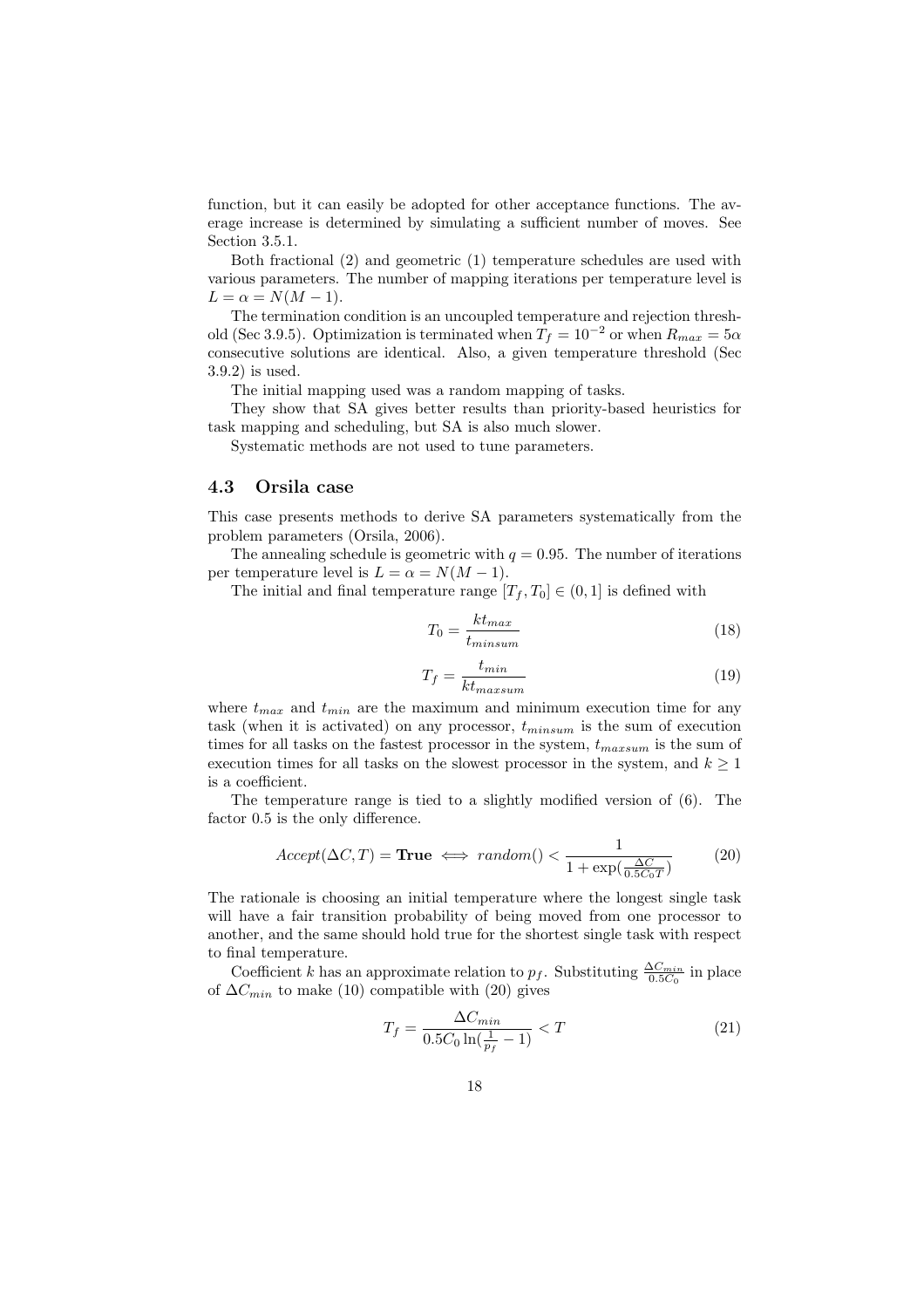

Figure 5: Averaged speedup with respect to temperature for 300 node graphs with different L values. The temperature range given with  $(18)(19)$   $k = 1$  is labeled "predicted range". Notice that temperature and the number of iterations increase in different directions. The number of mapping iterations increases as the temperature decreases.

Now,  $\frac{\Delta C_{min}}{0.5C_0}$  is approximated with  $\frac{t_{min}}{t_{maxsum}}$  from (19)

$$
T_f \sim \frac{t_{min}}{t_{maxsum} \ln\left(\frac{1}{p_f} - 1\right)} < T \tag{22}
$$

Now comparing (19) and (22) we get the relation

$$
k \sim \ln(\frac{1}{p_f} - 1) \tag{23}
$$

Solving (23) with respect to  $p_f$  gives us

$$
p_f \sim \frac{1}{e^k + 1} \tag{24}
$$

For  $k = 1$  the probability  $p_f$  to accept a worsening move on the final temperature level given a cost change of order  $t_{min}$  is approximately 27%. For  $k = 2$ , probability is 12%. As k increases  $p_f$  decreases exponentially. Suitable values for k are in range  $[1, 9]$  unless L is very large (hundreds of thousands or even millions of iterations). The temperature range implied by  $k = 1$  is shown in Figure 5. The temperature range is calculated with (18) and (19). (Orsila, 2007) uses  $k = 2$  and reaches are a local minimum more likely in the end, but it is more expensive than  $k = 1$ .

The end condition is the coupled temperature and rejection threshold (Sec 3.9.6) with  $R_{max} = \alpha$ .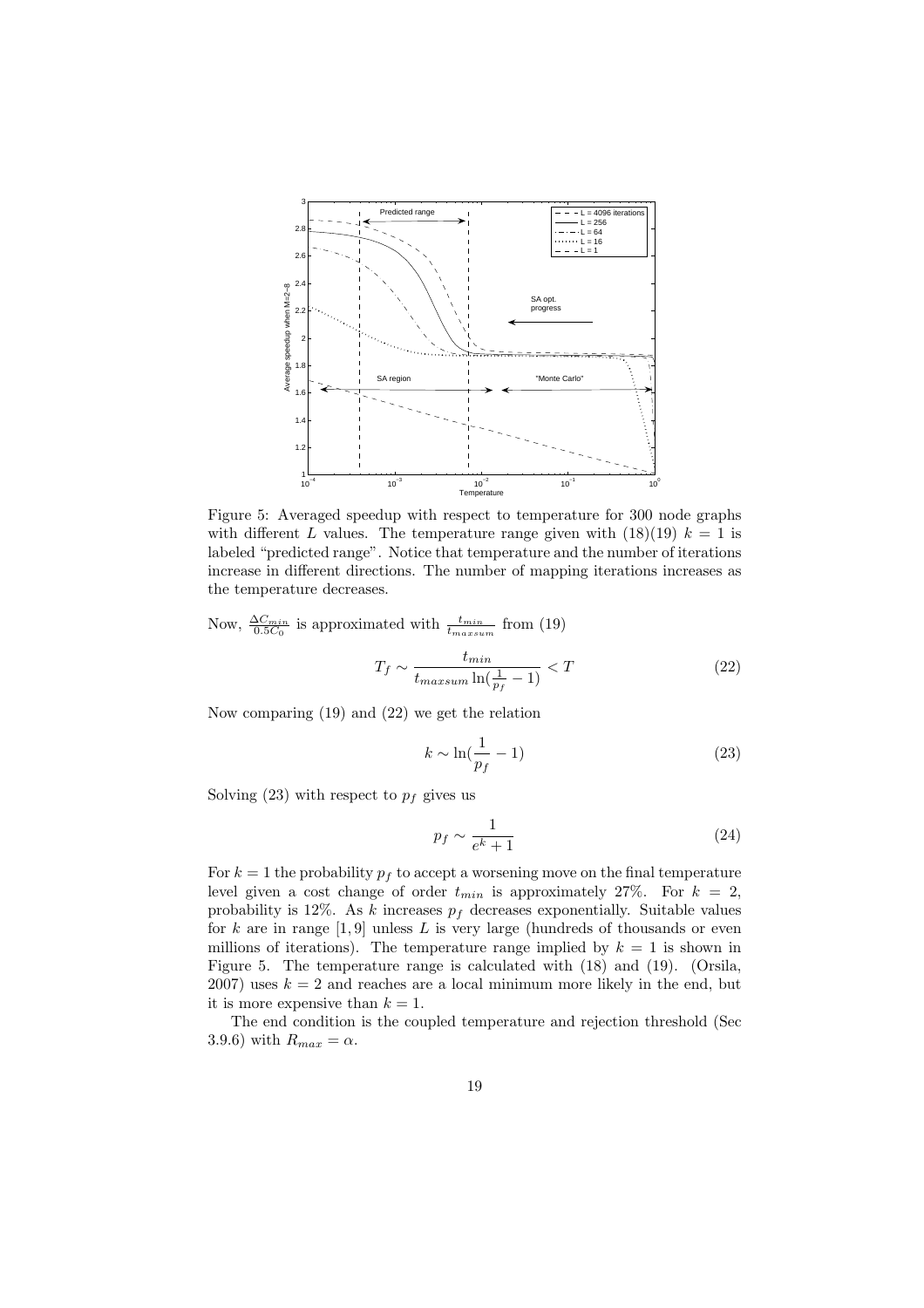#### 4.4 Ravindran case

(Ravindran, 2007) uses an exponential acceptance function (7).

A Koch temperature schedule (3) was used with parameters, including initial and final temperature, set manually. Termination condition is the temperature threshold (3.9.2).

Systematic methods are not used to tune parameters. However, the Koch temperature schedule is mitigating factor since it affects the number of temperature levels and iterations based on the problem.

#### 4.5 Wild case

(Wild, 2003) use a geometric annealing schedule (1) with unknown parameters. The termination condition is the uncoupled temperature and rejection threshold (3.9.5).

They show that an ECP move heuristics (Section 3.7.1) is significantly better than the single move with directed acyclic graphs.

Systematic methods are not used to tune parameters.

# 5 Analysis and Discussion

Following sections analyze the effect of iterations per temperature level, saving the number of iterations, give best practices for SA, and finally, SA is compared to two greedy algorithms and random mapping.

# 5.1 Iterations Per Temperature Level

Figure 6 shows speedup of a  $N = 300$  task directed acyclic graph with respect to iterations per temperature level L. Speedup is defined as  $\frac{t_1}{t}$ , where t is the execution time of the optimized solution on multiprocessor system and  $t_1$  is the execution time on a single processor system.

Figure 7 shows the speedup and the number of iterations for each L. These figures show that having  $L \ge \alpha = N(M-1) = [300, 600, 900, \dots, 2100]$  for the number of processors  $M = 2...8$  does not yield a significant improvement in performance but optimization time is increased heavily. Parameter  $L = 1$ performs very poorly. (Orsila, 2006).

# 5.2 Saving Optimization Effort

Choosing initial temperature  $T_0$  and final temperature  $T_f$  is crucial for saving optimization iterations. With too high an initial temperature the optimization process is practically Monte Carlo which means it converges very slowly, and thus, initial iterations are practically wasted because bad moves are accepted with too high a probability. This effect is visible in Figure 5 at high temperatures, i.e.  $T > 10^{-2}$ . Also, too low a probability reduces the annealing to greedy optimization. Greedy optimization becomes useless after a short time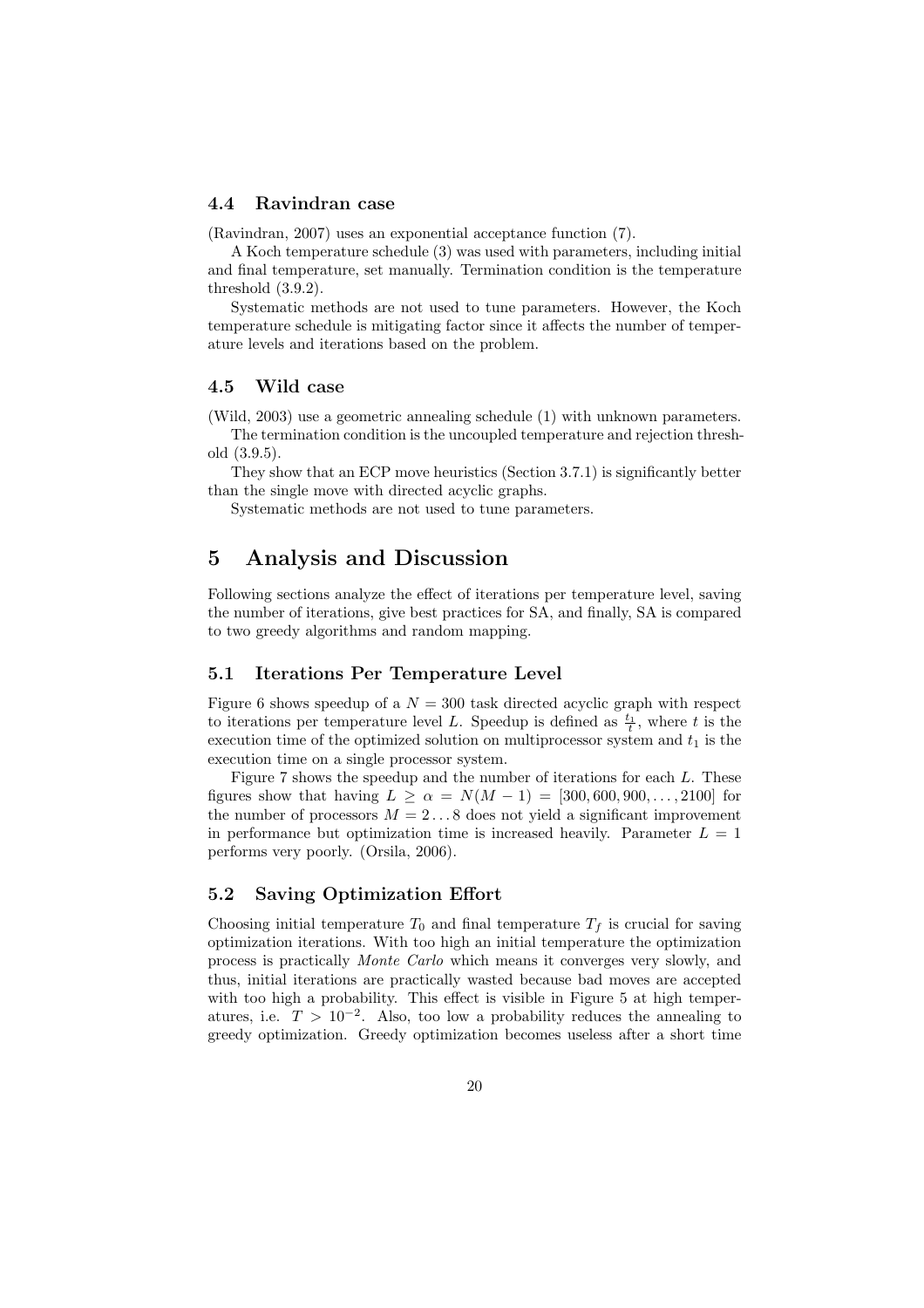

Figure 6: Averaged speedups for 300 node graphs with  $M=2-8$  processing elements and different L values  $(L = 1, 2, 4, ..., 4096)$  for each processing element set.



Figure 7: Averaged speedup with respect to mapping evaluations for 300 node graphs with different L values.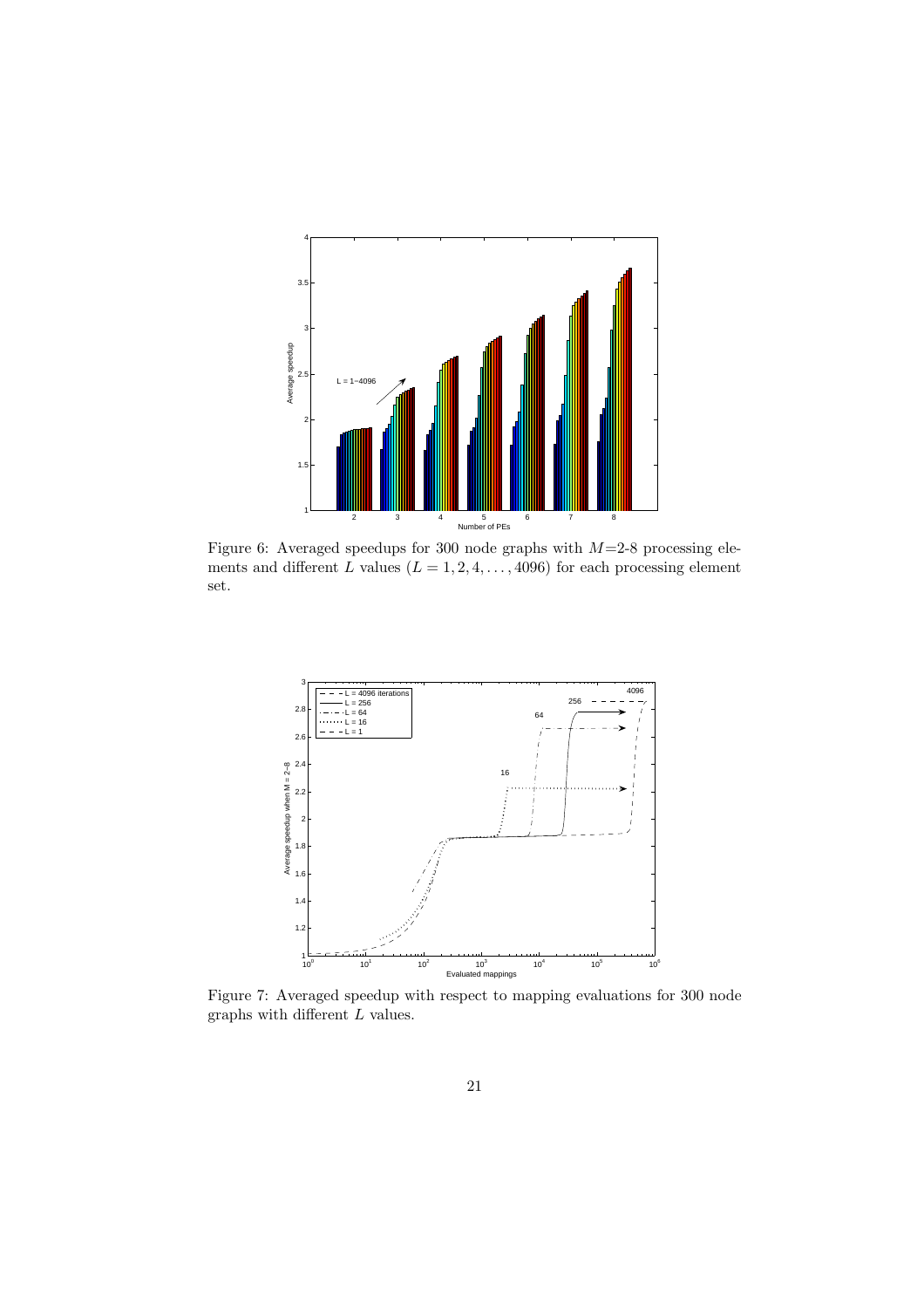because it can not espace local minima. Therefore the final temperature must be set as high as possible without sacrificing the greedy part in optimization. This is the rationale for (Orsila, 2006) in Section 4.3.

### 5.3 Simulated Annealing Best Practices

Based on our experiments, we have identified few rules of thumb for using SA to task mapping.

- 1. Choose the number of iterations per temperature level  $L > \alpha = N(M-1)$ , where N is the number of tasks and M is the number of PEs. Thus,  $\alpha$ is the number of neighbouring mapping solutions because each of the N tasks could be relocated into at most  $M-1$  alternatives.
- 2. Use geometric temperature schedule with  $0.90 \le q \le 0.98$ . This is the most common choice.
- 3. Device a systematic method for choosing the initial and final temperatures. As an example, see (10).
- 4. Use coupled temperature and rejection threshold as the end condition (Section 3.9.6) with  $R_{max} = L$  (the number of iterations per temperature level)
- 5. If in doubt, use the single task move (Section 3.6.1). This is the most common choice. Other move heuristics can be very useful depending on the system. For example, ECP heuristics (Section 3.7.1) is efficient for directed acyclig task graphs.
- 6. Use normalized inverse exponential function (6) as the acceptance function. This implies that temperature is always in range  $(0, 1]$ . This also means that convergence of separate annealing problems can be compared with each other, and thus, effective annealing temperatures become more apparent through experiments.
- 7. Optimize the same problem many times. On each optimization run start with the best known solution so far. As simulated annealing is a probabilistic algorithm it can happen that the algorithm drives itself to a bad region in the optimization space. Running the algorithm several times reduces this risk.
- 8. If in doubt of any of the parameters, find them experimentally
- 9. Record the iteration number when the best solution was reached. If the termination iteration number is much higher than the best solution iteration, maybe the annealing can be made more efficient without sacrificing reliability.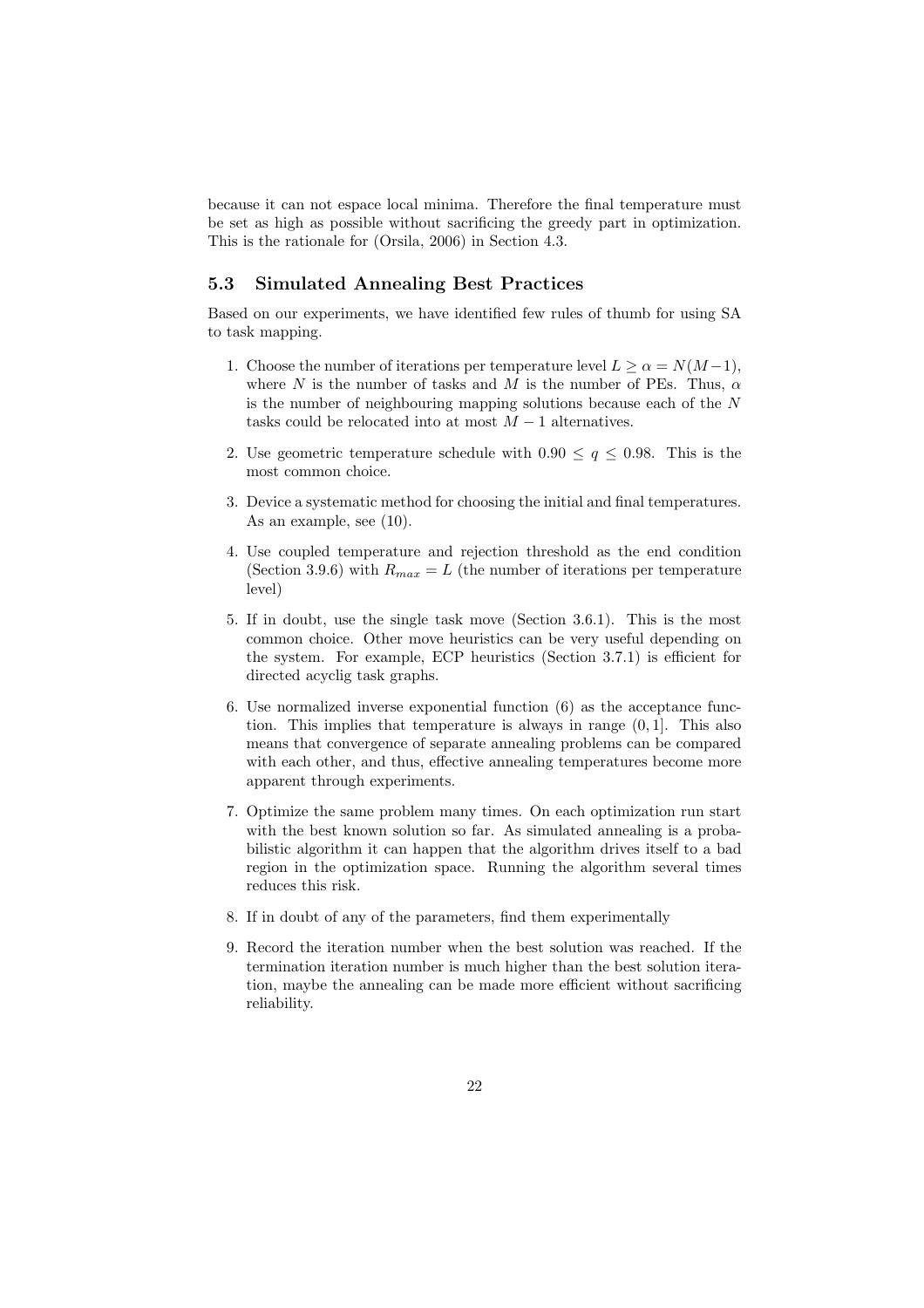

Figure 8: SA convergence speed compared to GM, OSM and Random Mapping algorithms for mapping 300 tasks to 8 processors. SA+AT is a Simulated Annealing algorithm presented in Section 4.3. GM and OSM are greedy heuristics.

# 5.4 Comparing SA to Greedy Algorithms

Figure 8 compares SA to two greedy algorithms and Random Mapping. A 300 task application is distributed onto 8 processors to optimize execution time. Group Migration (GM) is a deterministic greedy algorithm that converges slowly. GM needs many iterations to achieve any speedup, but once that occurs, the speedup increases very rapidly. Optimal Subset Mapping (OSM) is a stochastic greedy algorithm that converges very rapidly. It reaches almost the maximum speedup level with very limited number of iterations. SA convergence speed is between GM and OSM but in the end it reaches a better solution. Random mapping saturates quickly and further iterations are unable to provide any speedup. Note that SA follows the random mapping line initially as it resembles a Monte Carlo process at high temperatures. Random mapping is the base reference for any mapping algorithm since any intelligent algorithm should do better than just random.

SA yields 8% better result than GM, 12% better than OSM, and 107% better than random mapping. SA is better than the greedy algorithms because it can espace local minima. However, when measuring the best speedup divided with the number of iterations needed achieve the best result for each algorithm the relative order is different. We normalize the results so that random mapping gets value 1.00. SA gets 2.58, OSM 6.11 and GM 1.21. That is, OSM is 2.4 times as efficient as SA is in terms of speedup divided by iterations. SA is 2.1 times as efficient as GM. Thus, we note that greedy local search methods can converge much faster than SA.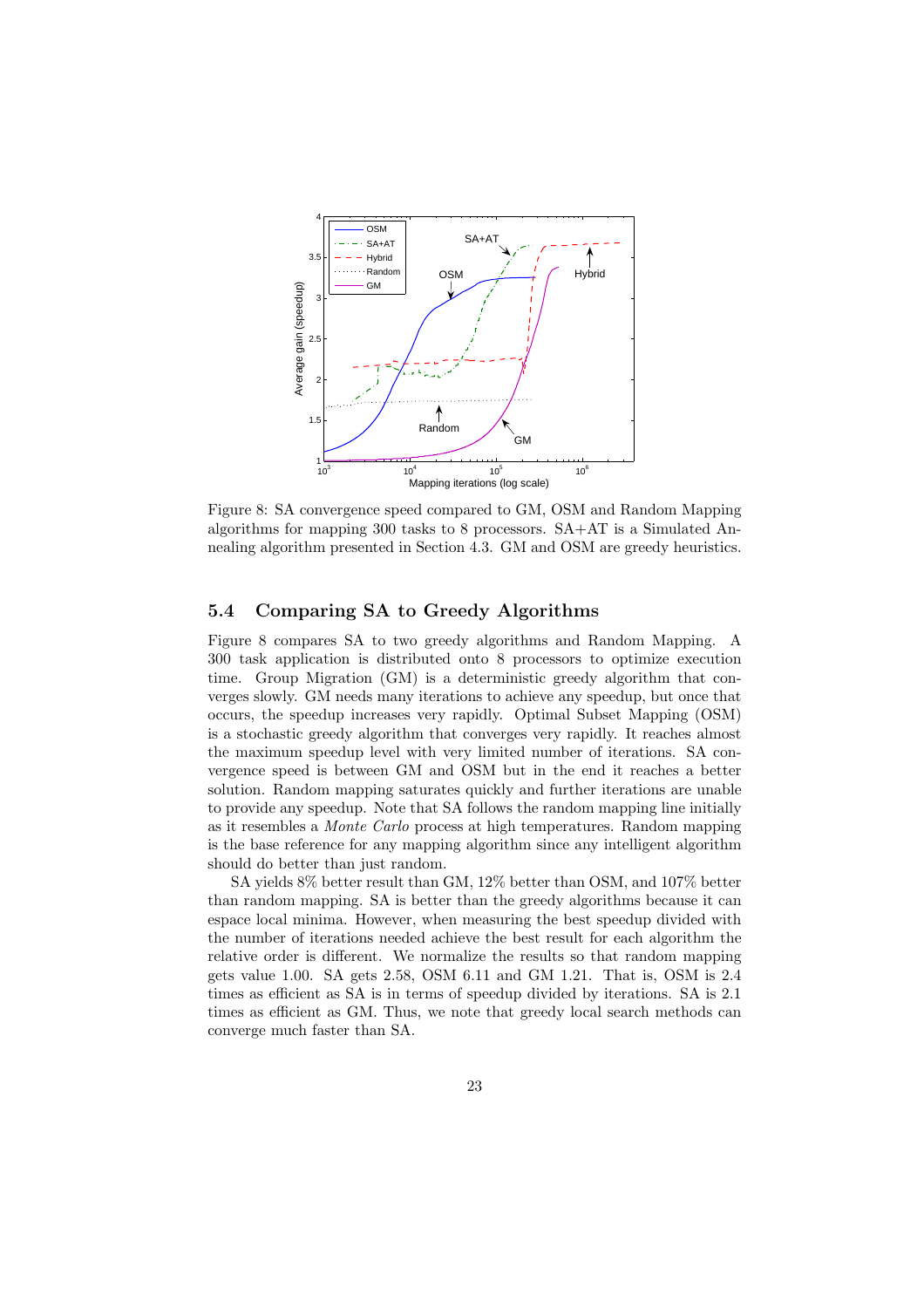# 6 Open Research Challenges

This section identifies some open research challenges related to using SA for task mapping. The challenges are in order of importance.

What is the optimal annealing schedule for task mapping given a hardware, application model and a trade-off between solution quality and speed? The hardware and application model determine all possible cost changes in the system, and this is tied to probabilistic SA transitions. Not all temperatures are equally useful, so iterations can be saved by not annealing on irrelevant temperatures. For example, it is not benefitial to use lots of iterations at high temperatures because the process is essentially a Monte Carlo process which converges very slowly.

What are the best move heuristics for each type of application and hardware model? For example, ECP 3.7.1 is useful for application models that have the concept of critical path.

What is the optimal transition probability for  $\Delta C = 0$ ? The probability is 0.5 in (5) and 1.0 in (7), but it can be selected arbitrarily. This probability determines the tendency at which SA travels equally good solutions in the neighborhood. Is there advantage to using either (5) or (7) due to this factor?

Can SA be made faster or better by first doing coarse-grain optimization on the application level and then continue with finer-grain optimization? Current optimization strategies are concerned with sequential small changes rather than employ a top-level strategy.

What are the relevant test cases for comparing SA to other algorithms, or other SA implementations? (Barr, 1995) have laid out good rules for comparing heuristics.

Excluding optimization programs, is there a problem where running SA as the main loop of the program would be benefitial? Each Cost() call would go one or several steps further in the program. In other words, is SA a feasible for runtime optimization rather than being used as an offline optimizer? Even small problems can take significant amount of iterations to get parameters correctly. The application must also tolerate slowdowns.

# 7 Conclusions

This chapter presents an overview of using SA for mapping application tasks to multiprocessor system. We analyze the different function variants needed in SA. Many choices are suboptimal with respect to iteration count or discouraged due to poor optimization results. We find that SA is a well performing algorithm if used properly, but in practice it is too often used badly. Hence, we present best practices for some of those and review the most relevant open research challenges.

For best practices we recommend following. Iterations per temperature level should depend on the problem size. Systematic methods should be used for the temperature range. Normalized inverse exponential function should be used.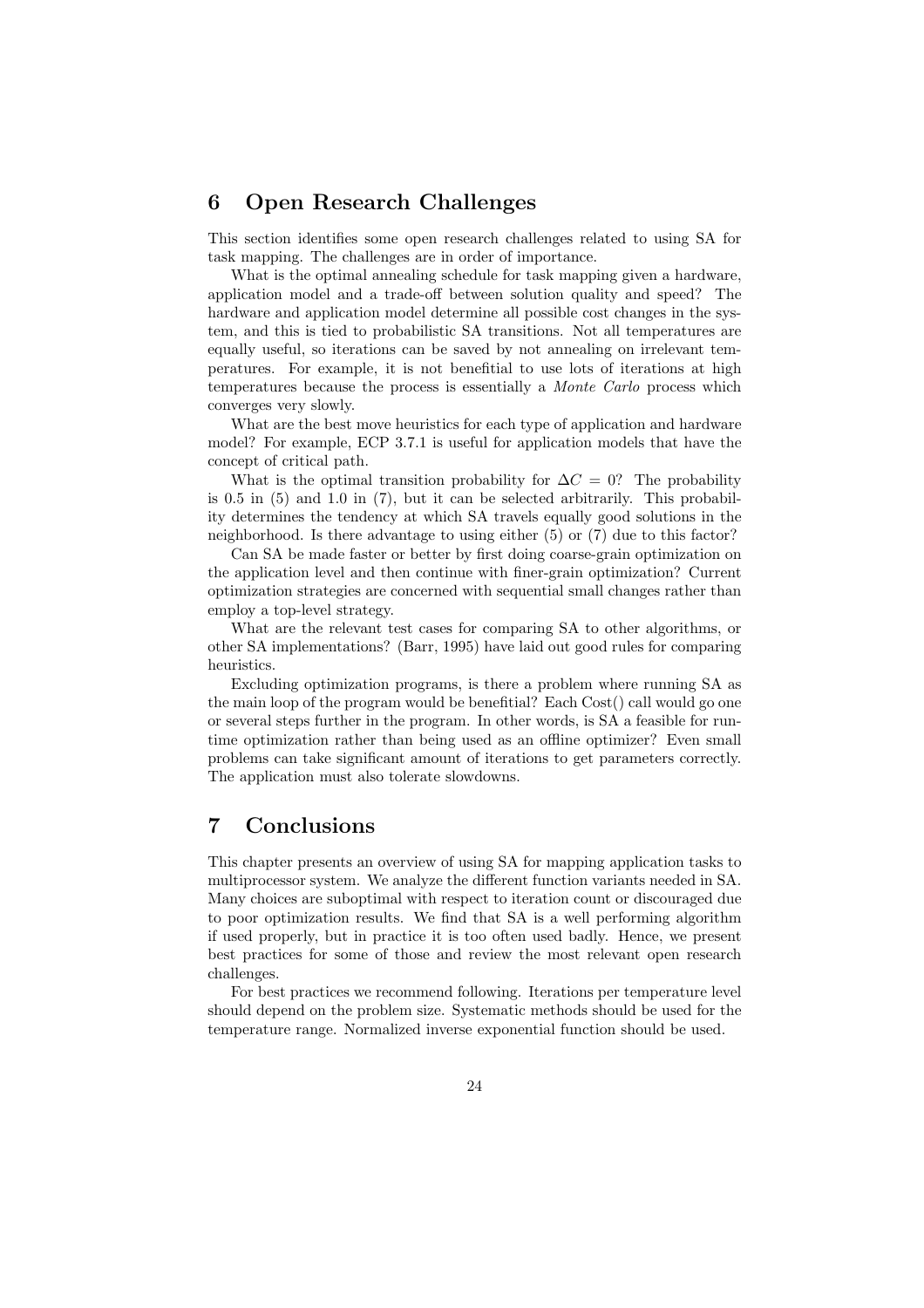For open research challenges we prioritize following. Find an optimal annealing schedule, move function and transition probabilities for each type of common task mapping problems. For example, it is possible to do critical path analysis for some task mapping problems.

# References

- [1] Barr, R. S.; Golden, B. L & Kelly, J. P. & Resende, M. G. C. & Stewart, W. R. (1995). Designing and Reporting on Computational Experiments with heuristic Methods, Springer Journal of Heuristics, Vol. 1, No. 1, pp. 9-32, 1995.
- [2] Braun, T. D.; Siegel, H. J. & Beck, N. (2001). A Comparison of Eleven Static Heuristics for Mapping a Class if Independent Tasks onto Heterogeneous Distributed Systems, IEEE Journal of Parallel and Distributed Computing, Vol. 61, pp. 810-837, 2001.
- [3] Cerny, V. (1985). Thermodynamical Approach to the Traveling Salesman Problem: An Efficient Simulation Algorithm, Journal of Opt. Theory Appl. Vol. 45, No. 1, pp. 41-51, 1985.
- [4] Coffman, E. G. Jr. & Graham, R. L. (1971). Optimal Scheduling for Two-Processor Systems, Springer Acta Informatica, Vol. 1, No. 3, pp. 200-213, September, 1971.
- [5] Coroyer, C. & Liu, Z. (1991). Effectiveness of Heuristics and Simulated Annealing for the Scheduling of Concurrent Tasks An Empirical Comparison, Rapport de recherch´e de l'INRIA - Sophia Antipolis, No. 1379, 1991.
- [6] Kirkpatrick, S.; Gelatt, C. D. Jr. & Vecchi, M. P. (1983). Optimization by simulated annealing, Science, Vol. 200, No. 4598, pp. 671-680, 1983.
- [7] Koch, P. (1995). Strategies for Realistic and Efficient Static Scheduling of Data Independent Algorithms onto Multiple Digital Signal Processors. Technical report, The DSP Research Group, Institure for Electronic Systems, Aalborg University, Aalborg, Denmark, December 1995.
- [8] Kwok, Y.-K. & Ahmad, I. (1999). Static scheduling algorithms for allocating directed task graphs to multiprocessors, ACM Comput. Surv., Vol. 31, No. 4, pp. 406-471, 1999.
- [9] Orsila, H.; Kangas, T. & Salminen, E. & Hämäläinen, T. D. (2006). Parameterizing Simulated Annealing for Distributing Task Graphs on Multiprocessor SoCs, International Symposium on System-on-Chip 2006, Tampere, Finland, November, pp. 1-4, 2006.
- [10] Orsila, H.; Salminen, E. & Hännikäinen, M. & Hämäläinen, T. D. (2007). Optimal Subset Mapping And Convergence Evaluation of Mapping Algorithms for Distributing Task Graphs on Multiprocessor SoC, International